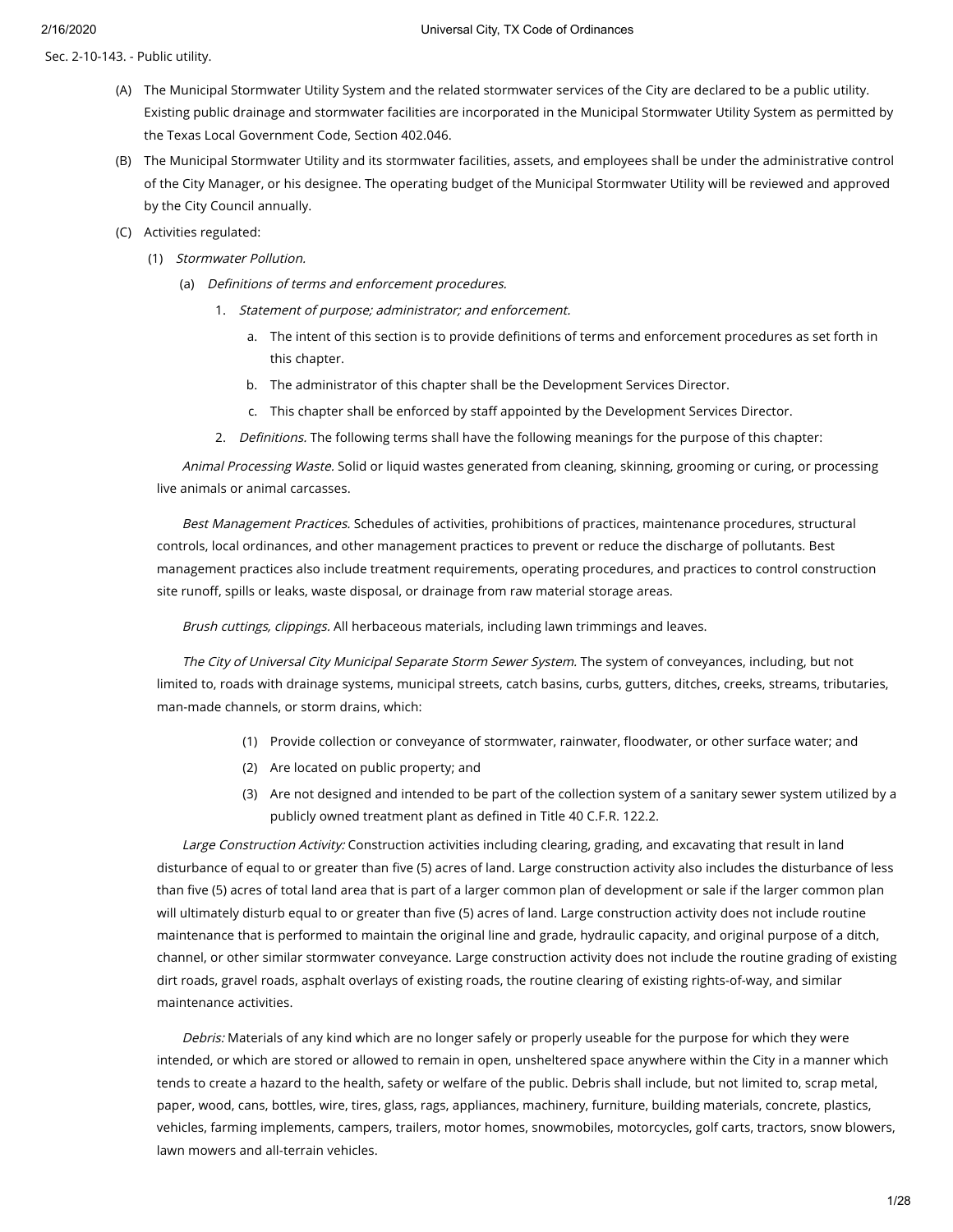Development Services Director: The Development Services Director of the City, including his or her designees.

Director of Public Works: The Director of Public Works of the City, including his/her designees.

Earthwork: Any human activity involving the disposition of soil, earth, or other earthen or aggregate materials.

Environmentally Sensitive Areas: These are areas designated by the City Manager.

EPA: The United States Environmental Protection Agency.

Erosion: The wearing away of the ground surface as a result of the movement of wind, water and/or ice.

Extraterritorial Jurisdiction. The unincorporated area contiguous to corporate boundaries of the City that is located within five (5) miles of those boundaries, defined by the Texas Local Government Code and as such code may be amended.

Final Inspection: Occurs after responsible party meets definition of final stabilization and files a Notice of Termination, if required by state or federal law, at which time the City will conduct a final inspection to verify compliance with final stabilization and removal of temporary best management practices has occurred.

Final Stabilization: A construction site status where either of the following conditions are met:

- (a) All soil disturbing activities at the site have been completed and a uniform (e.g, evenly distributed, without large bare areas) perennial vegetative cover with a density of seventy (70) percent of the native background vegetative cover for the area has been established on all unpaved areas and areas not covered by permanent structures, or equivalent permanent stabilization measures (such as the use of riprap, gabions, or goetextiles) have been employed.
- (b) For individual lots in a residential construction site by either: (1) the homebuilder completing final stabilization as specified in condition (a) above; or (2) the homebuilder establishing temporary stabilization for an individual lot prior to the time of transfer of the ownership of the home to the buyer and after informing the homeowner of the need for, and benefits of, final stabilization.
- (c) For construction activities on land used for agricultural purposes (e.g. pipelines across crop or range land), final stabilization may be accomplished by returning the disturbed land to its preconstruction agricultural use. Areas disturbed that were not previously used for agricultural activities, such as buffer strips immediately adjacent to a surface water and areas which are not being returned to their preconstruction agricultural use must meet the final stabilization conditions of condition (a) above.

Grade: The vertical location of the ground surface.

Grading: Any land disturbance or earthwork, or combination thereof.

Household hazardous waste. Waste from materials utilized for residential or housekeeping purposes containing regulated substances which either singularly or by its interaction with other wastes or by its accumulation in the municipal separate storm sewer system becomes injurious or potentially injurious to human, plant, or animal life, or property. For purposes of this chapter household hazardous wastes include, but are not limited to, paint, paint thinners, paint solvents, bleaches, drain cleaners, landscaping chemicals, pesticides, herbicides, and automotive fluids.

Illicit Discharge. Any discharge to a municipal separate storm sewer that is not composed entirely of stormwater except discharges pursuant to a National Pollutant Discharge Elimination System or Texas Pollutant Discharge Elimination System permit (other than the National Pollutant Discharge Elimination System or Texas Pollutant Discharge Elimination System permit for discharges from the municipal separate storm sewer) and discharges resulting from fire fighting activities.

Improved. Altered by man-made conditions.

Land Disturbance/Land-Disturbing Activities. Any moving or removing by manual or mechanical means of the soil mantle or top six (6) inches of soil, whichever is shallower, including, but not limited to excavations.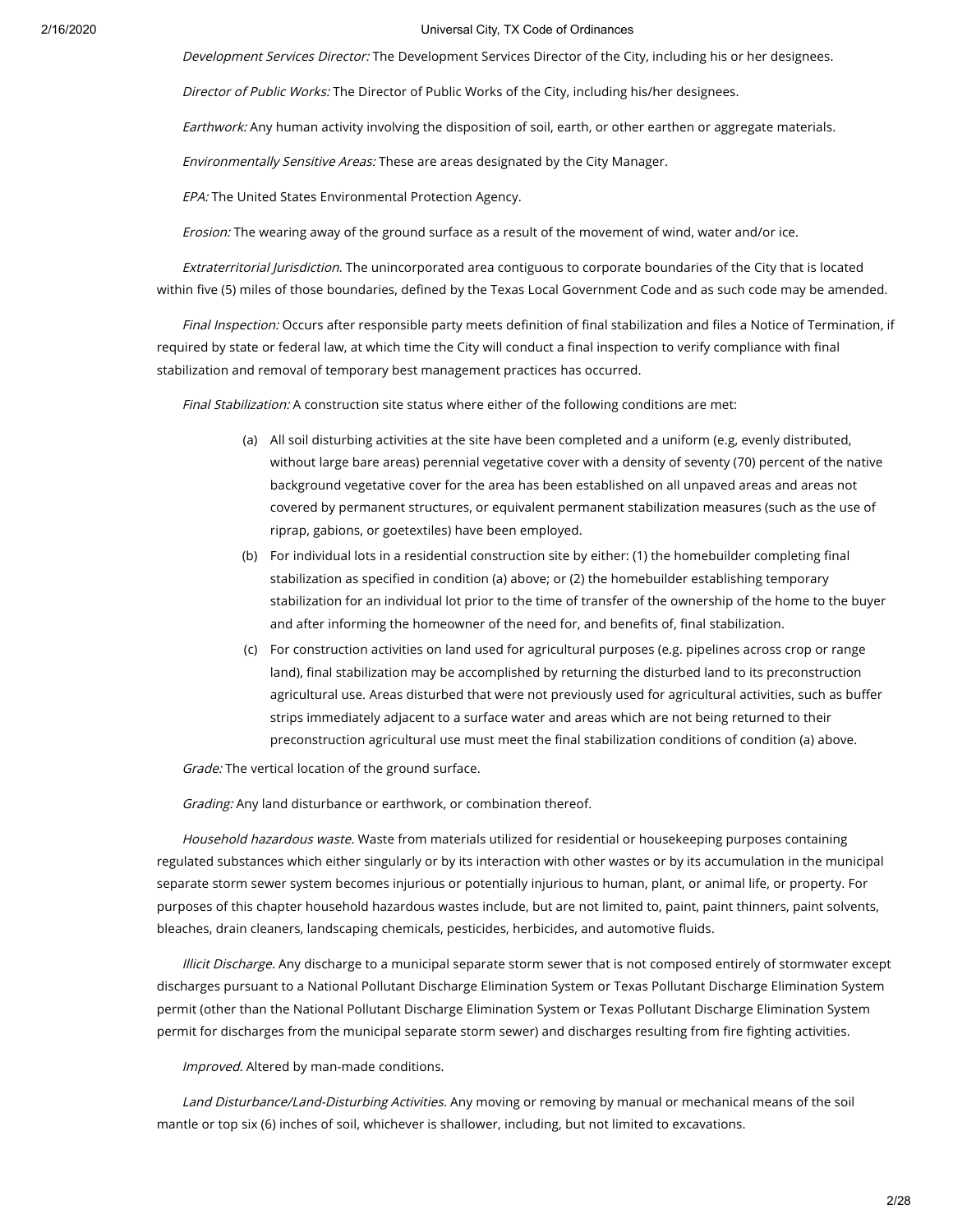Measurable Volume. Pertaining to sediment, soil, soil material, or pollutant, for purposes of determining a violation of this chapter, shall be such volume as is capable of being truly and correctly depicted in a photograph, motion picture, or video recording of the sediment, soil, soil material, or pollutant in question.

Municipal Separate Storm Sewer System. All natural and man-made collection and conduit facilities within the corporate limits of the City and within applicable limits of its extraterritorial jurisdiction.

Notice of Intent. A form filed by a responsible party under Texas Commission on Environmental Quality Permit No. TXR150000 indicating that a new construction site is to be initiated and that permit coverage is required.

Notice of Termination. A form filed by a responsible party under Texas Commission on Environmental Quality Permit No. TXR150000 indicating the final stabilization has been achieved and that permit coverage is no longer required.

National Pollutant Discharge Elimination System. A program to issue authorizations to discharge pollutants into waters of the United States if certain conditions are met.

Ordinance: This chapter [#569-A-2007] in its entirety.

Person. Any individual, partnership, co-partnership, firm, company, corporation, association, joint stock company, trust, estate, governmental entity, or any other legal entity, or the legal representatives, agents, or assigns thereof.

Pesticide. Any substance or mixture of substances intended for preventing, destroying, repelling, or mitigating any pest, and/or any substance or mixture of substances intended for use as a plant regulator, defoliant, or desiccant.

Pollutant. Any substance introduced into the environment that adversely affects a resource. Pollutant includes, but is not limited to, soil, soil material, sediment, human waste, other wastes and debris generated at construction sites.

Responsible Party. Any person or legal entity, individual or corporate, including an owner, operator, contractor, or subcontractor, any or all of whom may be engaged in, consent to, or actually perform a construction project or construction activity.

Rubbish. Inorganic solid waste including paper, rags, cartons, wood, excelsior, furniture, rubber, plastics, glass, crockery, tin and aluminum cans, metal furniture, and other like materials.

Sediment. Earth material deposited by water or wind.

Site. The location of construction activity, subject of this chapter, being within the corporate limits of the City and within the first five thousand (5,000) feet, outside such limits, within the extra-territorial jurisdiction.

Small Construction Activity. Construction activities including clearing, grading, and excavating that result in land disturbance of equal to or greater than one (1) acre and less than five (5) acres of land. Small construction activity also includes the disturbance of less than one (1) acre of total land area that is part of a larger common plan of development or sale if the larger common plan will ultimately disturb equal to or greater than one (1) and less than five (5) acres of land. Small construction activity does not include routine maintenance that is performed to maintain the original line and grade, hydraulic capacity, and original purpose of a ditch, channel, or other similar stormwater conveyance. Small construction activity does not include the routine grading of existing dirt roads, asphalt overlays of existing roads, the routine clearing of existing rights-of-way, and similar maintenance activities.

Soil and/or soil material. Naturally occurring superficial deposits of earth mantle overlaying bedrock or clay; any naturally occurring surface deposit of sand, gravel, silt, clay, or any mixture thereof.

Stabilization. Installation of vegetative or structural measures to establish a soil cover to reduce soil erosion by stormwater runoff, wind ice and gravity.

Stormwater. Stormwater runoff, snow melt runoff, and surface runoff and drainage.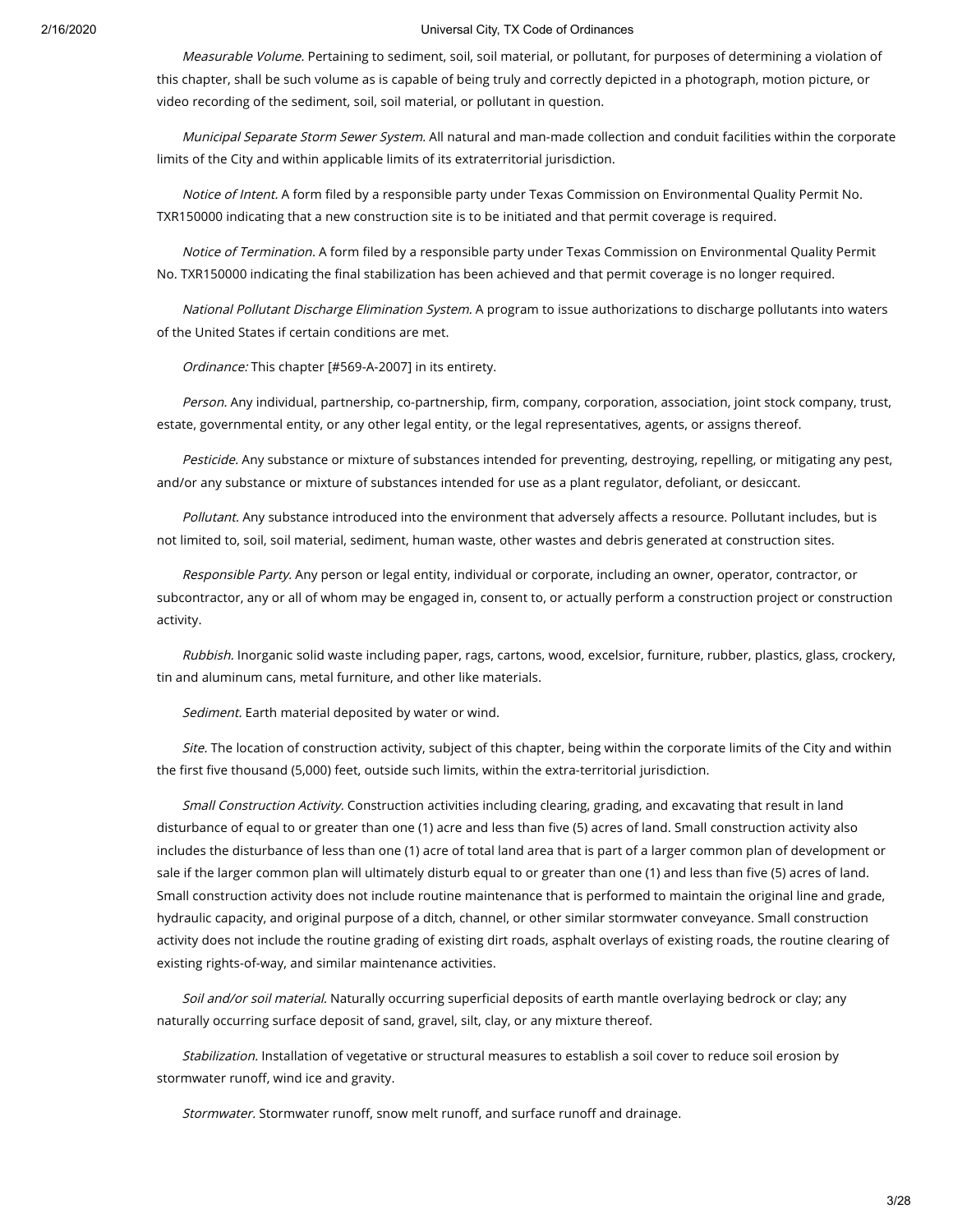Stormwater Associated with Construction Activity. Stormwater runoff from a construction activity where soil disturbing activities (including clearing, grading, excavating) result in the disturbance of one (1) or more acres of total land area, or are part of a larger common plan of development or sale that will result in disturbance of one (1) or more acres of total land area.

Stormwater Pollution Prevention Plan. The state or federally required plan for identifying and implementing appropriate measures to reduce pollutants in stormwater discharges into the City's municipal separate stormwater sewer systems, which pollutants include eroded sediments. Protective measures include, but are not limited to, construction site sequencing, limiting disturbed earth, natural and man made collection components, good housekeeping for site maintenance, revegetation, surface stabilization, and other common sense actions, all frequently referred to as best management practices.

Temporary Stabilization. A condition where exposed soils or disturbed areas are provided a protective cover, which may include temporary seeding, geotextiles, mulches, and other techniques to reduce or eliminate erosion until either final stabilization can be achieved or until further construction activities take place.

Texas Pollutant Discharge Elimination System. A program to issue authorizations to discharge pollutants into waters of the state if certain conditions are met.

TCEQ. Texas Commission on Environmental Quality.

Unimproved. Natural conditions, unaltered.

Utility Equipment or Hardware. Any structure, pole, support, cable, wire, conductor, pipe, conduit, or other manufactured item intended to convey or transmit public or private utility service to customers. This includes, but is not limited to, phone service, television service, gas service, electricity service, communications service, or internet service.

Waste, solid or liquid. Unwanted or undesired materials generated from any human activity, such as, but not limited to, automotive repair, landscaping, manufacturing, food processing, cooking, construction, providing medical care, photography, printing, and washing.

## 3. Criminal penalty.

- a. A conviction for violation of this chapter shall constitute a class C misdemeanor. A person convicted of a violation of this chapter shall be fined a minimum amount of not less than two hundred dollars (\$200.00) per violation and a maximum amount of not more than two thousand dollars (\$2,000.00) per violation. Each violation of a particular section of this chapter shall constitute a separate offense, and each day an offense continues shall be considered a new violation for purposes of enforcing this chapter. A culpable mental state is not required to prove an offense under this chapter.
- b. The City Manager may designate qualified personnel to serve notices of violations of this chapter and to take all necessary actions to file a complaint with the municipal prosecutor's office.
- 4. *Civil penalty.* A civil penalty in an amount not to exceed five thousand dollars (\$5,000.00) per violation of this chapter may be imposed. Each violation of a particular section of this chapter shall constitute a separate offense, and each day such an offense is committed, continues or is allowed shall be considered a new violation for purposes of enforcing this chapter.
- 5. Additional enforcement remedies.
	- a. In addition to any other remedies provided by this chapter, the City may, at any time, seek legal and/or equitable remedies or may file charges against any person, corporation, or other entity believed to be in violation of this chapter.
	- b. The use of negotiated civil settlements or other methods of alternative dispute resolution to reach a civil settlement is hereby authorized; provided that the civil penalty imposed by any such agreement or settlement is of a sufficient amount in relation to the violations to which they provide a sanction.
- 6. Conflict. No provision of this chapter is intended to, nor shall any part or portion hereof be construed, so as to conflict with the Texas Water Code.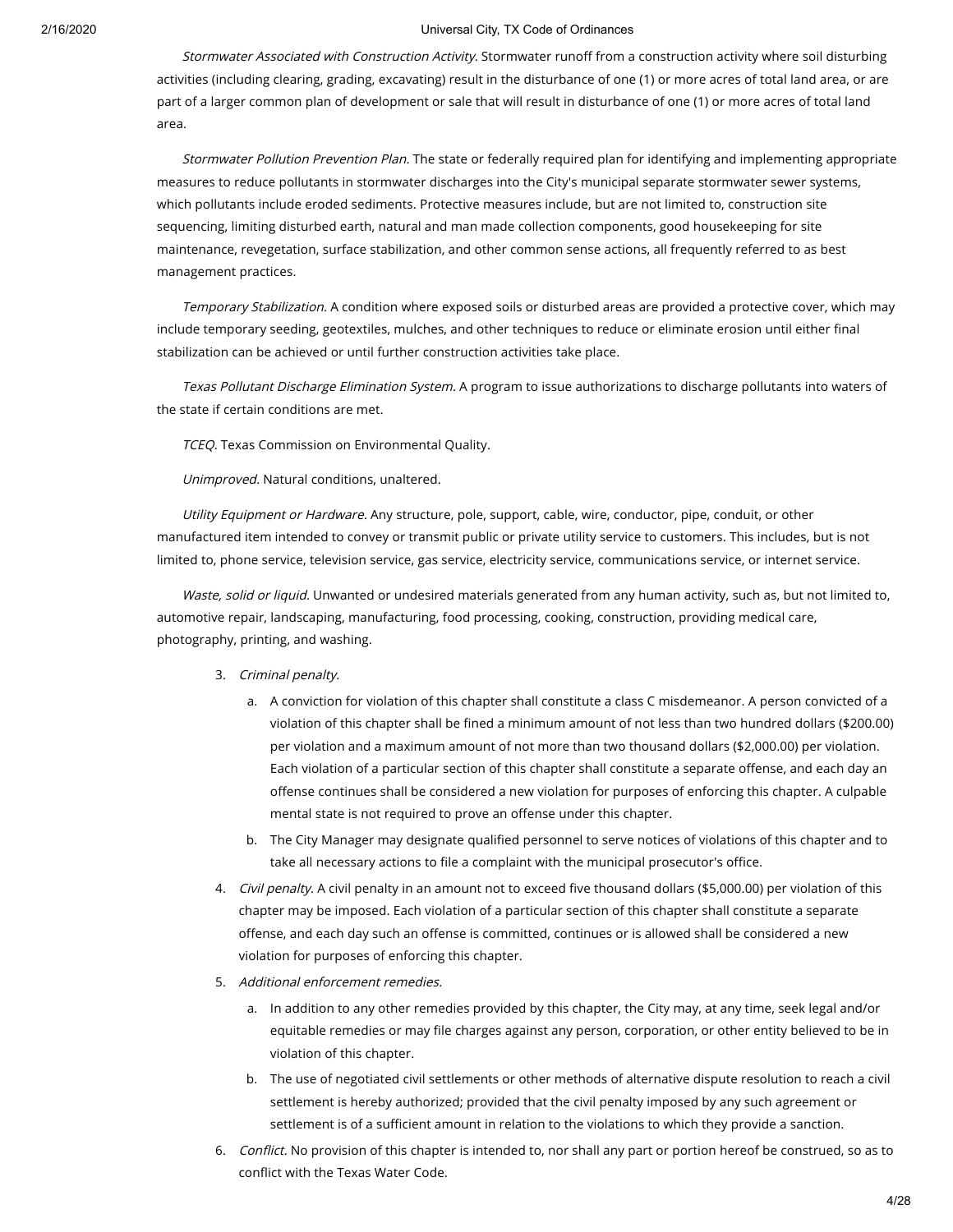- 7. *Severability.* If any provision of this chapter or the application thereof to any person or circumstance shall be held any reason, the remainder of this chapter and the application of such provision to other persons and circumstan valid, and the City Council hereby declares that this chapter would have been enacted without such invalid provis
- 8. *Waivers.* The Development Services Director may grant a waiver from this and other stormwater compliance for construction activity requirements after a consideration of a written request for a waiver is submitted by an applicant. Waivers will be granted in whole or in part if it can be demonstrated that the waiver will not impair the attainment of the objectives of this chapter. The procedure for obtaining a waiver will comprise the following:
	- a. Submission of a written waiver application together with an application fee to be determined by the Development Services Director;
	- b. Written approval of application documentation by the Development Services Director or designated person;
	- c. A minimum of one (1) face to face meeting between applicant and Development Services Director;
	- d. Waiver decision by Development Services Director.
- (b) Prohibited discharge into the municipal separate storm sewer system.
	- 1. Statement of purpose; administrator; and enforcement.
		- a. The intent of Ordinance II is to satisfy conditions imposed by the City's Texas Pollutant Discharge Elimination System Permit and Stormwater Management Program which require the City to develop and implement an illicit discharge detection and elimination program, to prohibit certain nonstormwater discharges into the City's municipal separate storm sewer system and waters of the state, and to prohibit improper waste disposal, in order to protect public health, safety and welfare.
		- b. The administrator of this chapter shall be the Development Services Director.
		- c. This chapter shall be enforced by the City's stormwater inspector.
- (c) Prohibited discharges into the MS4.
	- 1. It shall be a violation of this chapter for any person to deposit, throw, drain, discharge, cause

or allow to be deposited, thrown, drained or discharged, or otherwise cause to be injected into the municipal separate storm sewer system, or any storm sewer manhole, catch basin, private drain, ditch, street, gutter, creek, stream, tributary, or any other drainage device which connects with or drains into the municipal separate storm sewer system, any of the following described materials or substances within the corporate limits of the City:

- a. Any acid waste materials;
- b. Any alkaline waste materials;
- c. Any animal waste;
- d. Any pressure washing waste;
- e. Any animal processing waste;
- f. Any livestock waste;
- g. Any water or waste containing free-floating, or insoluble oil;
- h. Any gasoline, naphtha, fuel oil, mineral oil or other flammable or explosive liquid, solid or gas;
- i. Any noxious, malodorous, poisonous, or reactive substance which, either singularly or by interaction with other substances, or by its accumulation in the municipal separate storm sewer system becomes injurious or potentially injurious to human, plant or animal life, or property; or
- j. Any domestic wastewater or industrial wastewater as defined in <u>section [2-10-43](https://library.municode.com/)</u> or <u>2-10-43</u>.
- k. Wastewater from washout of concrete and wastewater from water well drilling operations, unless managed by an appropriate control;
- l. Wastewater from washout and cleanout of stucco, paint, from release oils, and other construction materials;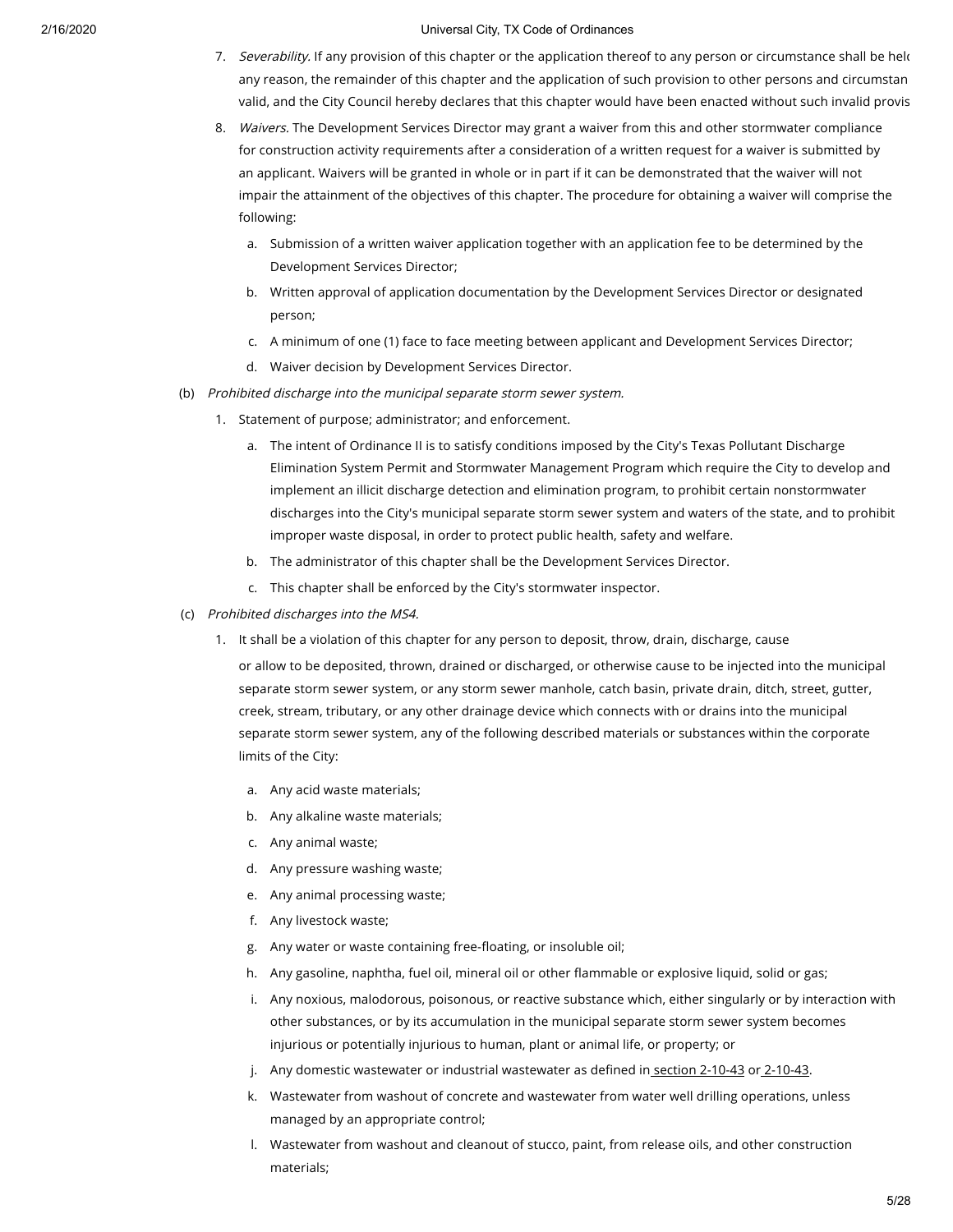- m. Fuels, oils, or other pollutants used in vehicle and equipment operation and maintenance;
- n. Soaps or solvents used in vehicle and equipment washing; and,
- o. Discharges from dewatering activities, including discharges from dewatering of trenches and excavations, unless managed by appropriate BMPs.
- 2. It shall be a defense to prosecution under this section that such person was authorized to commit any act under a valid permit from the Texas Commission on Environmental Quality or the United States Environmental Protection Agency, which would otherwise constitute a violation at the time of commission.

Commentary: It is the intent of this chapter to prohibit indiscriminate discharging to the municipal separate storm sewer system; such indiscriminate discharging includes dumping or releasing of any accumulations of process materials, washing or cleaning materials or other wastes into the municipal separate storm sewer system. It is also the intent to eliminate improper storage or handling of dangerous, hazardous, or otherwise harmful materials in such a manner as to cause or allow their discharge into the municipal separate storm sewer system. However, these regulations are not intended to prohibit discharge of noncontaminated and nonpolluting water, such as fire hydrant flushing, runoff from fire fighting, nonchlorinated swimming pool or hot tub drainage, uncontaminated pumped groundwater, discharges from potable water sources, noncontact cooling waters, ventila-

tion and air conditioning condensation water that publicly-owned treatment works require to be discharged to separate storm sewers rather than to sanitary sewers, etc.

- (d) Placing brush cuttings, clippings, and/or rubbish into the municipal separate storm sewer system.
	- 1. It shall be a violation of this chapter for any person to deposit, discard or dump, or cause or allow to be deposited, discarded or dumped any brush cuttings, clippings, or rubbish within the municipal separate storm sewer system.
	- 2. It shall be a violation of this chapter for any person to place or cause or allow to be placed or dropped, brush cuttings, clippings, and/or rubbish within any street in the corporate limits of the City in such a manner that the same may be washed by the flow of water into the municipal separate storm sewer system.

Commentary: It is the intent of this section to restrict placement of rubbish, brush, lawn clippings or leaves, etc. into the municipal separate storm sewer system. It is also the intent to require that during certain seasons when leaves are shed that these materials are removed properly and prevented from collecting in the streets or municipal separate storm sewer system. It is recognized that from time to time during certain seasons or during normal yard maintenance, leaves, clippings, etc. will fall into the streets.

- (e) Placing household hazardous wastes into the municipal separate storm sewer system.
	- 1. It shall be a violation of this chapter for any person to place, or cause or allow to be placed, a household hazardous waste within the municipal separate storm sewer system.
	- 2. It shall be a violation of this chapter for any person to place, or cause or allow to be placed, a household hazardous waste within any street in the corporate limits of the City in such a manner that the same may be washed by the flow of water into the municipal separate storm sewer system.

Commentary: The intent of this chapter is to prohibit those conducting household activities such as cleaning, renovating, painting, auto repair, and other similar activities which utilize household hazardous wastes from discarding such wastes into the municipal separate storm sewer system, or from performing any activity that would result in the contamination of the municipal separate storm sewer system with such household hazardous wastes.

- (f) Prohibiting the improper use of pesticides in order to keep them from entering the municipal separate storm sewer system.
	- 1. It shall be a violation of this chapter for any person to cause or allow a pesticide to enter into the municipal separate storm sewer system.
	- 2. It shall be a violation of this chapter for any person to utilize a pesticide in a manner inconsistent with the proper usage set out in the labeling for such pesticide in accordance with the Federal Insecticide, Fungicide,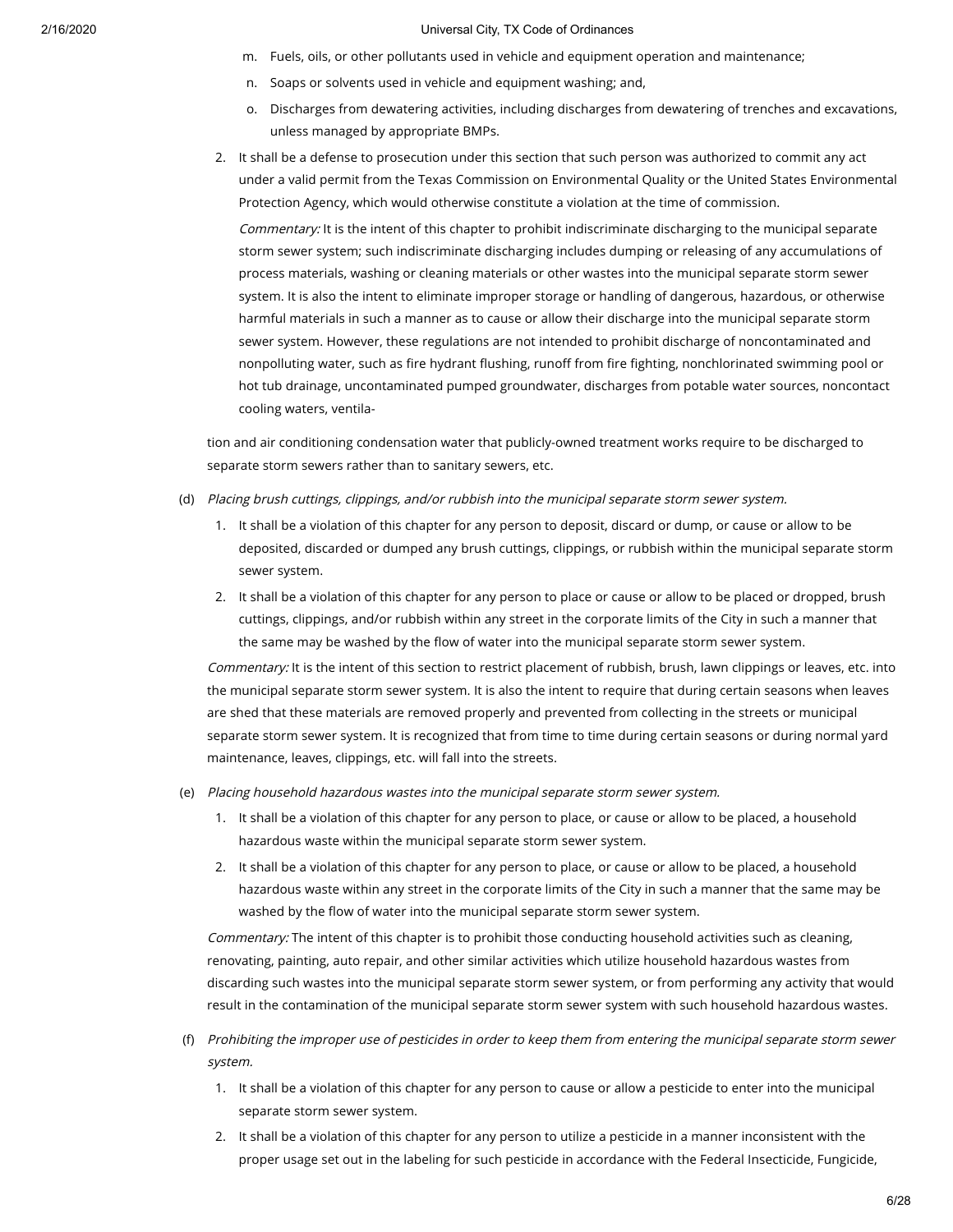and Rodenticide Act.

- 3. It shall be a violation of this chapter for any person to utilize a pesticide which is not properly labeled in accordance with Federal Insecticide, Fungicide, and Rodenticide Act.
- 4. It shall be a defense to prosecution under this section that the person accused of such violation utilized a pesticide in accordance with the requirements of Federal Insecticide, Fungicide, and Rodenticide Act in a manner consistent with its labeling. The term "labeling" pursuant to Section 136 of Federal Insecticide, Fungicide, and Rodenticide Act means all labels and all other written, printed or graphic matter: (1) Accompanying the pesticide or device at any time; or (2) To which reference is made on the label or in literature accompanying the pesticide or device except to current official publications of the Environmental Protection Agency, the United States Departments of Agriculture and Interior, the Department of Health and Human Services, state experiment stations, state agricultural colleges, and other federal or state institutions or agencies authorized by law to conduct research in the field of pesticides.
- (g) Authority to enforce outside the City limits.
	- 1. Pursuant to the authority granted under Section 401.002, V.T.C.A. Local Government Code, a prohibited act or discharge identified in sections 34-702 through 34-705 hereof shall be enforceable outside the City limits if the prohibited act or discharge:
		- a. Causes or contributes to the pollution of a stream, drain or tributary which provides a source of recharge water for the Edwards Aquifer; or
		- b. Causes harm to, pollutes, or is in any way contrary to the protection of any watershed which drains into the municipal separate storm sewer system.
	- 2. It shall be a defense to prosecution under this section that a person was authorized to commit the prohibited discharges set out in section 34-702 herein, under a valid permit from the Texas Commission on Environmental Quality or the United States Environmental Protection Agency.
- (h) Authority to enforce within five thousand (5,000) feet outside the City limits.
	- 1. Committing a prohibited act or discharge, as set out in subsections (C)(1)(a)3. through 7. herein, within five thousand (5,000) feet outside the corporate limits of the City is found to be contrary to the public health and welfare and is hereby deemed and declared to be a nuisance pursuant to Section 217.042 of the Local Government Code.
	- 2. It shall be a defense to prosecution under this section that a person was authorized to commit the prohibited discharges set out in subsections (C)(1)(a)3. through 7., herein, under a valid permit from the Texas Commission on Environmental Quality or the United States Environmental Protection Agency.
- (i) Power to enter property draining to the municipal separate storm sewer system.
	- 1. Duly authorized employees of the City bearing proper credentials and identification are entitled to enter any public or private property discharging stormwater runoff to the City's municipal separate storm sewer system at any reasonable time for the purpose of enforcing this chapter.
	- 2. Anyone acting under this authority shall observe the establishment's rules and regulations concerning safety, internal security and fire protection.
	- 3. Except when caused by negligence or failure of the property's owner or operator to maintain safe conditions, the City shall indemnify the property owner or operator against loss or damage to its property by City employees and against liability claims and demands for personal injury or property damage asserted against the property owner or operator and growing out of the City's entry.
	- 4. Duly authorized employees of the City bearing proper credentials and identification are entitled to inspect stormwater discharges, discharge or pollutant sources, and activities generating any pollutant discharges in stormwater runoff.
- (2) Stormwater compliance for construction activities.
	- (a) Statement of purpose; administrator; and enforcement.
		- 1. Purpose: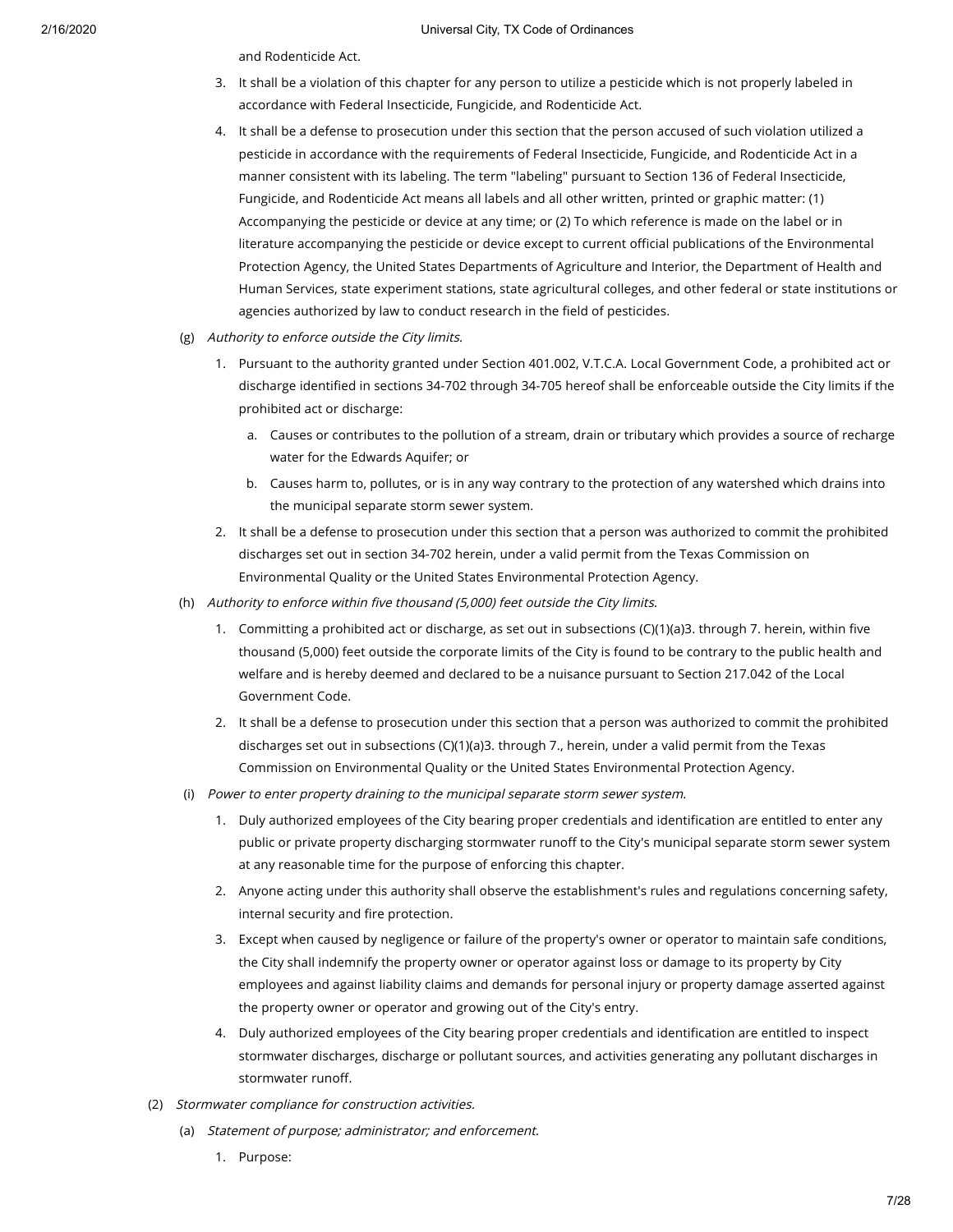- a. To protect public health, safety, and welfare;
- b. To satisfy conditions imposed by the City's Texas Pollutant Discharge Elimination System Permit and Stormwater Management Program;
- c. To protect water quality from the adverse impacts associated with erosion and sedimentation arising from active construction sites;
- d. To implement a program to control pollutant discharges from construction sites into the City's municipal separate storm sewer system and waters of the state; and
- e. To provide enforcement procedures and penalties for violations of this chapter.
- 2. The administrator of this chapter shall be the Development Services Director.
- 3. This chapter shall be enforced by the City's stormwater inspector or person designated by Development Services Director.
- (b) Applicability of "Stormwater Compliance for Construction Activity," and declaration of nuisance for violation; no culpable mental state required.
	- 1. Within the corporate limits of the City and within applicable limits of the City's extra-territorial jurisdiction, no person shall perform construction activity that violates provisions of this subdivision. Construction activity in violation of this subdivision is hereby declared unlawful.
	- 2. Violations committed within the corporate limits and within five thousand (5,000) feet outside the City's corporate limits shall also constitute public nuisance, as further provided in subsections (C)(2)(f)1. through 6., herein. Violations of any provision of this subdivision within the City's corporate limits shall be deemed a criminal Class C misdemeanor. Violations of any provision of this subdivision within the City's corporate limits or any part of the applicable extra-territorial jurisdiction shall be further subject to a civil enforcement option, more particularly described in subsections (C)(2)(f)1. through 6., herein.
	- 3. No culpable mental state is required of any responsible party in order to constitute a violation of this subdivision. Some of the requirements of this subdivision may be generally characterized as good housekeeping protocols, those expected to be employed by a reasonably prudent contractor, operator, owner, or other person having responsibilities for various activities on a construction site. Where state or federal permits require the site operator, owner, or other responsible party, to make a Stormwater Pollution Prevention Plan, such plans must be readily available for City inspection.
- (c) General prohibition against construction pollution of the municipal separate storm sewer; measurable volumes for violation.
	- 1. It is unlawful for any person to engage in construction activity which activity results in a measurable volume of sediment, soils, soils material, or pollutants entering the City's municipal separate storm sewer system.
	- 2. Nothing in this section shall diminish or change the general prohibitions against municipal separate storm sewer system pollution found in this section, Prohibited discharges into the municipal separate storm sewer system. The City shall continue to exercise all enforcement powers set out in this section, and to gather such evidence as may include, but not be limited to, samples and analysis appropriate to enforcement of this section's provisions.
	- 3. The responsible party shall use Best Management Practices to prevent sediment, soils, soils materials, and pollutants from entering the City's municipal separate storm sewer system.
	- 4. It is unlawful for any person to engage in construction activity without employing Best Management Practices necessary to protect the City's municipal separate storm sewer system from run-off or other media capable of transporting sediment, soil, soil material, and pollutants into the City's municipal separate storm sewer system.
- (d) Additional federal and state requirements generally applicable to responsible parties associated with five (5) acre or larger projects. Proper custody of federal or state Stormwater Pollution Prevention Plan; applicable to parties required to provide Notice of Intent to the Environmental Protection Agency or the Texas Commission on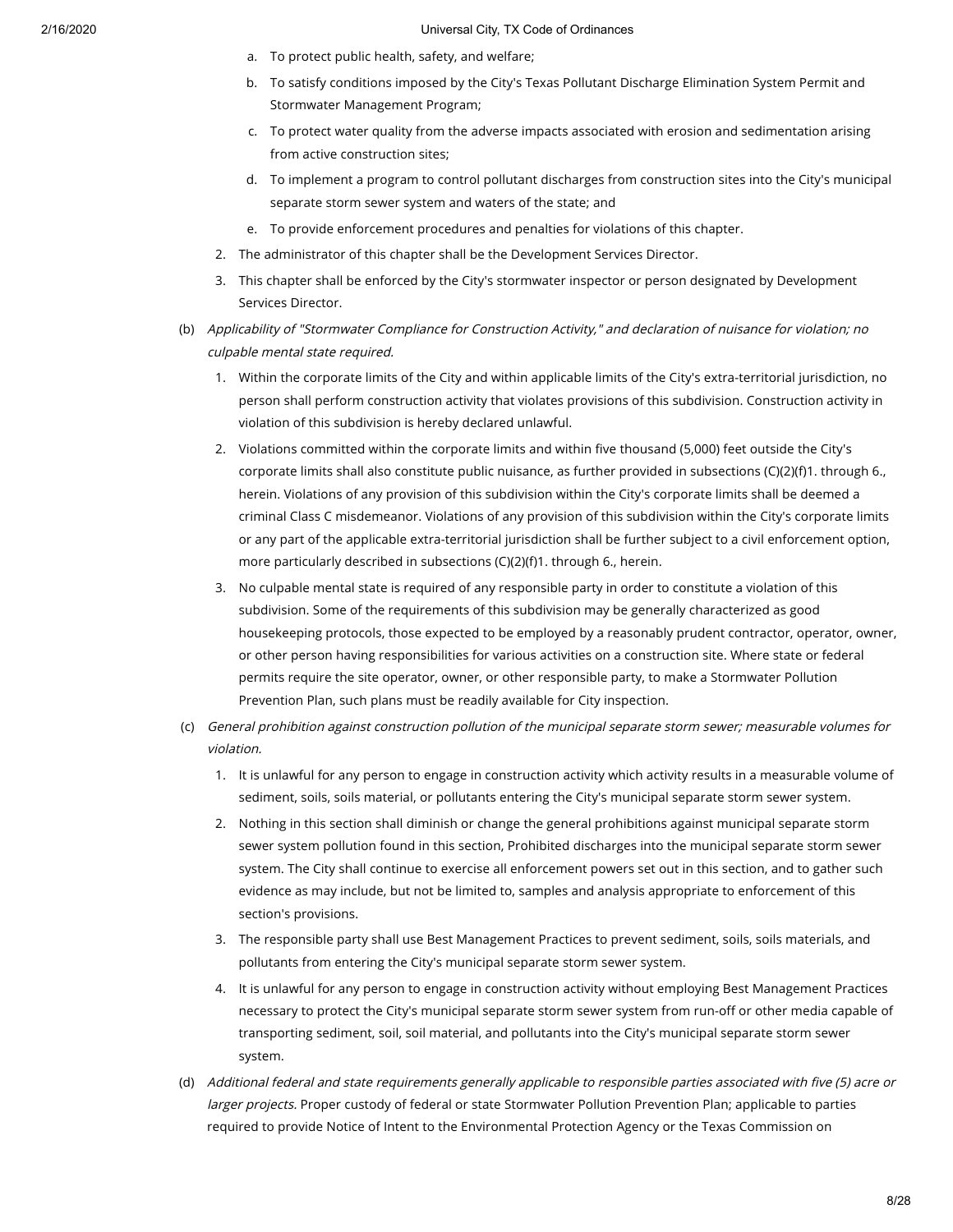Environmental Quality; requirement to post Notice of Intent at site; requirement to make Stormwater Pollution Prevention Plan available to City inspector; and copy of Notice of Termination required by Environmental Protection Agency or the Texas Commission on Environmental Quality.

- 1. Concerning projects for which the Environmental Protection Agency or Texas Commission on Environmental Quality have permitting authority, the responsible party shall post at the site, as required by federal or state regulations, a true and correct copy of the Notice of Intent. A copy of the Notice of Intent shall also be sent to the City at the same time it is sent to Environmental Protection Agency or Texas Commission on Environmental Quality when applicable.
- 2. The responsible party shall have available for City inspection, on site, the Stormwater Pollution Prevention Plan imposed by Environmental Protection Agency or Texas Commission on Environmental Quality, when the site in question is subject to such plans imposed by federal or state law.
- 3. The responsible party shall make the Stormwater Pollution Prevention Plan available to the City inspector, on reasonable request made during normal working hours.
- 4. Failure, refusal, or inability to provide such plan for inspection, when the plan is required under state or federal law, constitutes a violation of this subdivision.
- 5. It shall be unlawful for any person to engage in construction activity in violation of the elements of an applicable Stormwater Pollution Prevention Plan.
- 6. The responsible party shall provide the City a true and correct copy of any Notice of Termination necessary to close out a project regulated by Environmental Protection Agency or Texas Commission on Environmental Quality. This copy shall be sent to the City at the time it is sent to Environmental Protection Agency or Texas Commission on Environmental Quality.
- 7. Where permanent improvements have been constructed, the final inspection shall verify whether or not the "final stabilization" criteria have been met.
- 8. Where no permanent improvements are planned, temporary Best Management Practices shall continue to be maintained until site has reached final stabilization.
- 9. A site shall continue to be regulated until final stabilization is achieved; and, where applicable to state and federally regulated sites, until a Notice of Termination has been filed. A copy of the Notice of Termination, if applicable, will also be filed with the City as described above at subsection (f).
- 10. Where the site has met final stabilization requirements, but the controls or measures implemented thereafter fail, each discharge of construction related contamination by the responsible party shall constitute a violation of this chapter.
- 11. Removal of temporary Best Management Practices shall be required after the site achieves final stabilization.
- (e) Best management practices guidelines.
	- 1. Best management practices shall be selected using engineering judgment from the most recent edition of the City's Construction Runoff Control Criteria Manual or other appropriate technical manuals.
	- 2. Best management practices must be installed and maintained in accordance with the designer's intent and the manufacturer's instructions.
- (f) Enforcement procedures.
	- 1. The Development Services Director may designate enforcement staff, here designated and referred to above and hereafter as City inspectors (inspectors).
	- 2. Upon observation of an alleged violation or condition an inspector believes constitutes a violation of this subdivision, the Inspector shall issue a field correction notice to a responsible party. The field correction notice shall be personally delivered to a responsible party, if such person is available on site; or, in the absence of such person, shall be posted at the construction site. Field correction notices shall afford two (2) twenty-fourhour periods to correct the violation alleged. The first twenty-four-hour period should be used to remediate and remove the offending material, if any, from the City's municipal separate storm sewer system. A second twenty-four-hour grace period shall follow immediately to allow the responsible party to appropriately install or repair corrective best management practice which was lacking or failed to protect City property.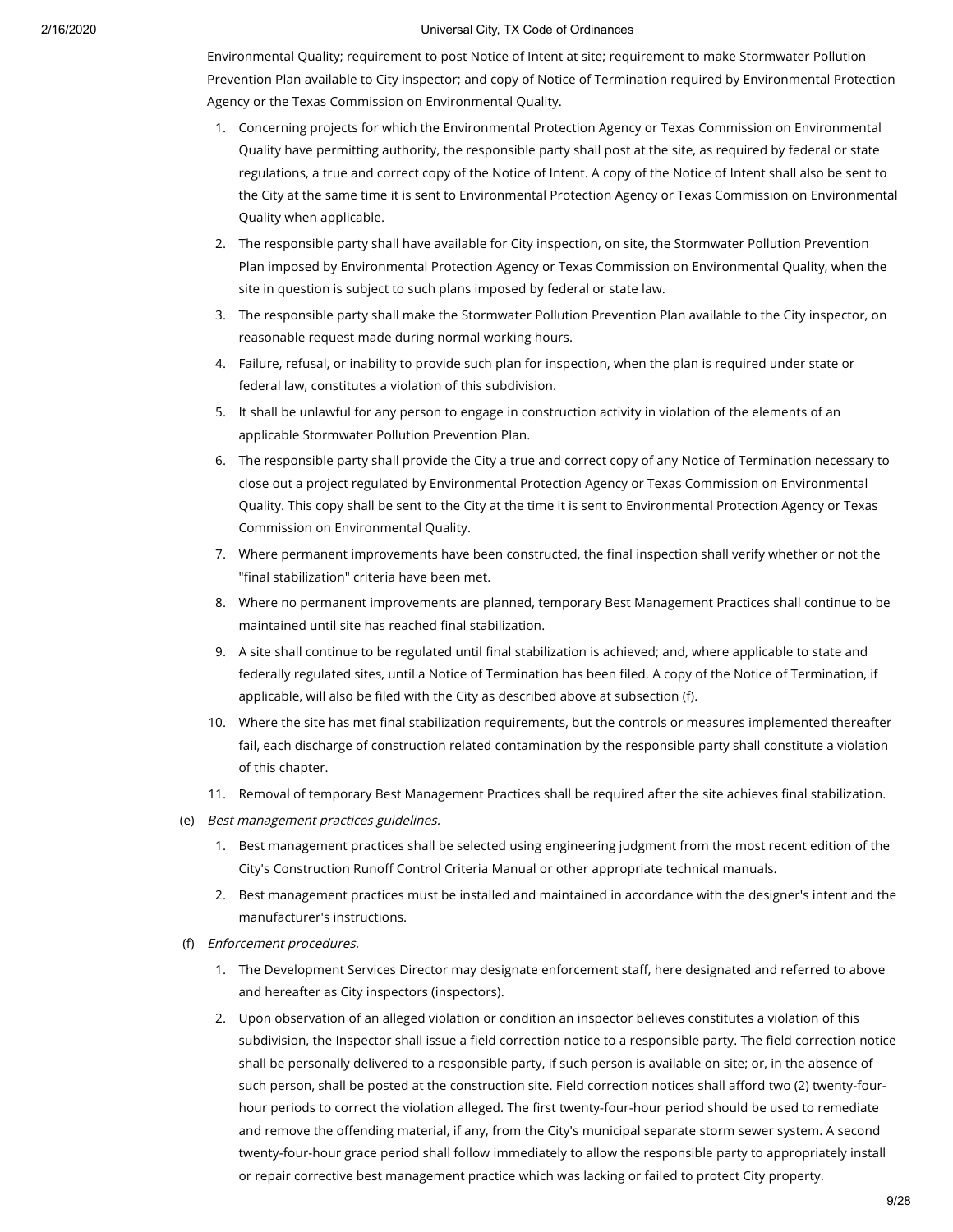- 3. If the violation is cured within forty-eight (48) hours, as described above, no further City action is required.
- 4. If correction is not made timely, the inspector may issue a stop work order.
- 5. If a stop work order is not honored at the site and/or corrective action is not timely accomplished to protect the City's municipal separate storm sewer system, citations may be issued or civil injunctive remedies with appropriate penalties may be pursued.
- 6. Additional compliance time may be afforded, if within the judgment and discretion of the inspector, municipal obligations to environmental health and safety and municipal stormwater compliance obligations to enforcement agencies are not compromised.
- (g) Declaration of nuisance within applicable limits of the City's extra-territorial jurisdiction; City's authority to enforce within five thousand (5,000) feet outside the City limits. Under authority of the Texas Local Government Code, Section 217.042(a)(b), noncompliance with provisions of this subdivision (B), or violation of its provisions, is here declared a nuisance and by authority of the enabling statute such declaration of nuisance extends to and shall be applicable within both the corporate limits of the City and within five thousand (5,000) feet outside the limits. Accordingly, summary abatement authority rests in the City's enforcement officials when imminent threat to the public health, safety, or welfare may arise.
- (3) Land-disturbing activities.
	- (a) Statement of purpose; administrator; and enforcement.
		- 1. Purpose of this chapter:
			- a. To protect public health, safety, and welfare;
			- b. To satisfy conditions imposed by the City's Texas Pollutant Discharge Elimination System Permit and Stormwater Management Program;
			- c. To protect water quality from the adverse impacts associated with erosion and sedimentation;
			- d. Protect and preserve environmentally sensitive areas and prevent damage to and unnecessary removal of vegetation during the land development and construction process;
			- e. Protect the City from sediment that finds its way into streets, storm sewers, ditches and streams and which may result in additional taxes for City maintenance costs and a reduction in water quality;
			- f. Reduce sediment accumulation in streams, lakes and rivers which reduces their capacity and can result in increased flooding, impair water quality and damage property, thus reducing its use and value;
			- g. Reduce sediment loss. Promote sediment loss reduction through site design, grading and building practices in order to protect against the degradation of aquatic organisms and fish, which decreases recreational value and which promotes the growth of weeds and algae, thus reducing the waters natural ability to filter pollutants;
			- h. Promote soil conservation by minimizing natural terrain disturbances, thereby reducing sedimentation, and air and surface water pollution;
			- i. To implement a program to control pollutant discharges from construction sites into the City's municipal separate storm sewer system and waters of the state; and,
			- j. To provide enforcement procedures and penalties for violations of this chapter.
		- 2. The administrator of this chapter shall be the Development Services Director.
		- 3. This chapter shall be enforced by the City's stormwater inspector.
	- (b) *Approval and permit required.* No person, corporation, or other legal entity shall engage in removal of trees, land clearing and grading without the required Development Services Director approval and a clearing and grading permit. Clearing and grading activity shall be limited to the extent of grading area identified on the approved grading plan. A clearing and grading permit is required in the City and shall comply with the following:
		- 1. Approval of a Site Plan;
		- 2. Approval of a Stormwater Pollution Prevention Plan;
		- 3. Approval of a Preliminary Plat;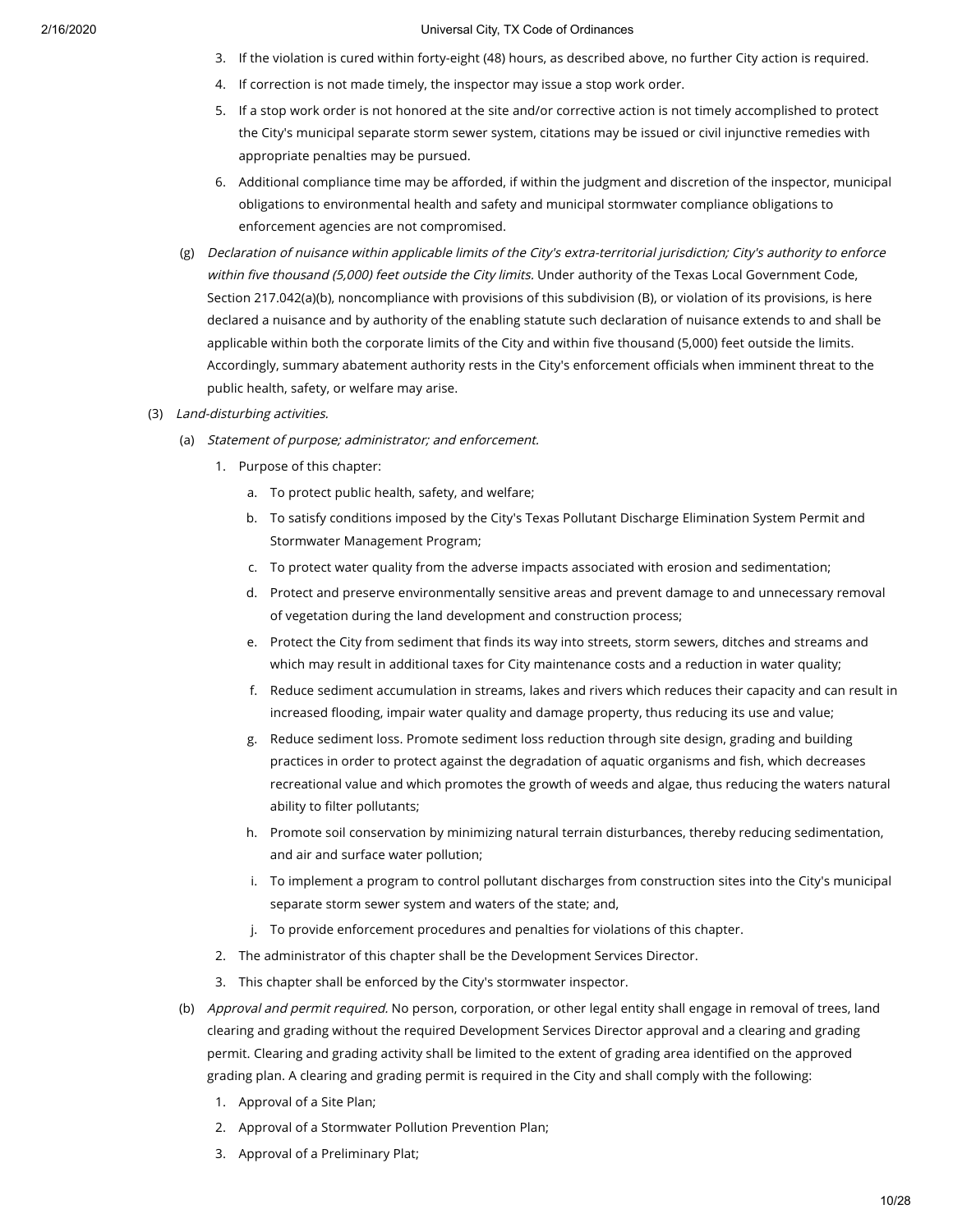- 4. Holding a preconstruction stormwater conference with the Development Services Director.
- (c) *Applications.* Permit applications and requirements, processing of applications, and conditions of issuance are as follows:
	- 1. Unless previously approved through the Development Services Director, an application along with the required fee for a clearing and grading permit shall be submitted in accordance with the most recent guidance from the Development Services Director.
	- 2. Any permit granted under this Subchapter shall expire six (6) months from the date of issuance. Upon a showing of ongoing construction activity, the permit may be extended by the Development Services Director or inspector for additional six-month periods and for an additional fee each time.
	- 3. Approved plans shall not be amended without authorization of the Development Services Director.
	- 4. The permit may be suspended or revoked by the City because of incorrect information supplied or for any violation of the provisions of this Subchapter.
- (d) *Exemptions.* The following shall be exempt from the provisions of this Subchapter:
	- 1. Grading and clearing in emergency situations involving immediate danger to life and property or substantial fire hazards;
	- 2. Grading of one (1) acre or less on a single lot, under one (1) ownership, for the purpose of construction, landscaping and/or associated improvements for a single-family residence to be constructed as indicated on the plan submitted to the Development Services Director with an application for a building permit. Such exemption shall not be applicable when the above-mentioned grading activity would directly involve environmentally sensitive areas and parcels or lots where the predominant slope is in excess of fifteen (15) percent.
	- 3. Any nonresidential activity where the total volume of material disturbed, stored, disposed of or used as fill does not exceed one hundred (100) cubic yards or the area disturbed does not exceed one thousand (1,000) square feet provided it does not obstruct a water course and is not located in an environmentally sensitive area.
	- 4. The removal of underbrush.
	- 5. The removal of trees which constitute a hazard to life and property based upon a City field inspection verification.
	- 6. Grading and clearing practices associated with normal agricultural crop operations, excluding timber cutting.
	- 7. Tree transplanting operations as allowed by this chapter.
- (e) Standards and evaluation criteria. The criteria for approving a clearing and grading permit application is as follows:
	- 1. General regulations.
		- a. The grading will not create or contribute to landslides, accelerated soil creep, and settlement.
		- b. The grading will not create or contribute to flooding, erosion, or increased turbidity, situation or other forms of pollution in a watercourse;
		- c. Grading operations shall be conducted so as to expose the smallest practical area of soil to erosion for the least possible time, consistent with anticipated build-out schedule;
		- d. Debris shall be removed from cleared sites within thirty (30) days of the completion of the clearing and grading activities.
	- 2. Cuts and fills. The following provisions apply to cut and fill activities:
		- a. Cut and fill slopes shall be no steeper than is safe for the intended use. Slopes greater than three (3) feet in height shall be no steeper than three (3) horizontal to one (1) vertical foot, except where approved retaining walls are engineered and installed and where trenches are refilled with material from the excavation.
		- b. All topsoil scraped during ground surface preparation shall be immediately removed or stockpiled on the site. Stormwater controls shall be implemented and maintained around stockpiles until stabilized. Stockpiles shall be stabilized within fourteen (14) days. All scraped topsoil shall be removed from site or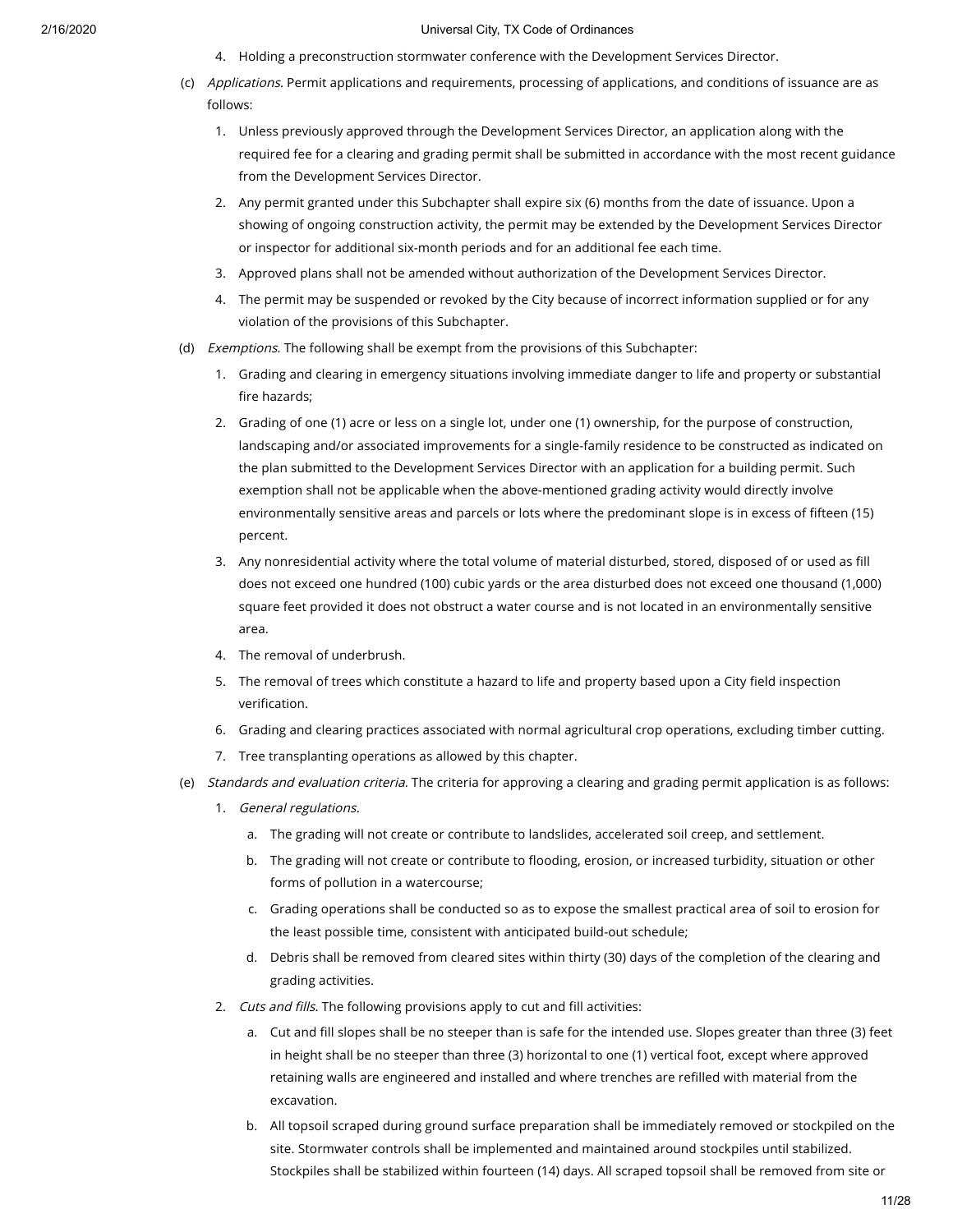reused prior to final inspection.

- c. When the owner of any parcel shall raise, lower or alter the level or existing grade of a site by fill or excavation, they shall, at their expense:
	- (i) Protect all adjoining property from encroachment by such fill or excavation, or danger of collapse due to such excavation either by the erection of an engineered retaining wall or by sloping the sides of such fill or excavation entirely within the confines of the site; and
	- (ii) Cuts and fills shall not compromise the intent or use of existing drainage and utility easements as originally designed and approved by the City.
- 3. *Temporary Stabilization* . Temporary stabilization shall be established on all graded or disturbed areas not intended to be developed within fifteen (15) days from when the grading permit is issued unless otherwise arranged with staff.
- 4. *Clearing and excavation plans.* Clearing and Excavation Plans must meet or exceed the following criteria:
	- a. Areas of soil disturbance shall be minimized using construction phasing and sequencing.
	- b. Areas up-gradient of clearing and excavating activities shall be managed to minimize run-on to disturbed areas.
	- c. Stormwater quality controls shall be implemented in areas down-gradient of clearing and excavating activities.
	- d. Natural swales and drainage areas shall be protected from high velocities or sedimentation.
	- e. Waste materials, fuels, and construction materials shall be managed and contained to avoid releases to the environment.
	- f. The area of construction shall be restored to pre-construction conditions as much as feasible in light of the new construction completed.
- (4) Utility installation regulations.
	- (a) Statement of purpose; administrator; and enforcement.
		- 1. Purpose:
			- a. To protect public health, safety, and welfare;
			- b. To foster an orderly process of providing utility services to the public; and
			- c. To control pollutant discharges from utility installation activities.
		- 2. The administrator of this chapter shall be the Development Services Director.
		- 3. This Chapter shall be enforced by the City's stormwater inspector.
	- (b) *Utility permit.* Utility permit required for utility installation activities.
	- (c) Approval and permit required. No person, corporation, or other legal entity shall install or replace utility equipment or hardware without the approval and a permit from the Development Services Director, except as defined in subsections (C)(4)(e)1. and 2.
	- (d) Utility permit applications. Permit applications and requirements, processing of applications, and conditions of issuance are as follows:
		- 1. Unless previously approved through the Development Services Director, an application along with the required fee for the permit

shall be submitted in accordance with the most recent guidance from the Development Services Director.

- 2. Development Services Director will review the application materials and will deny or issue the permit within seven (7) working days.
- 3. Any permit granted under this Subchapter shall expire six (6) months from the date of issuance. Upon a showing of ongoing utility installation activities, the permit may be extended by the Development Services Director or inspector for additional six-month periods.
- 4. Approved plans shall not be amended without authorization of the Development Services Director.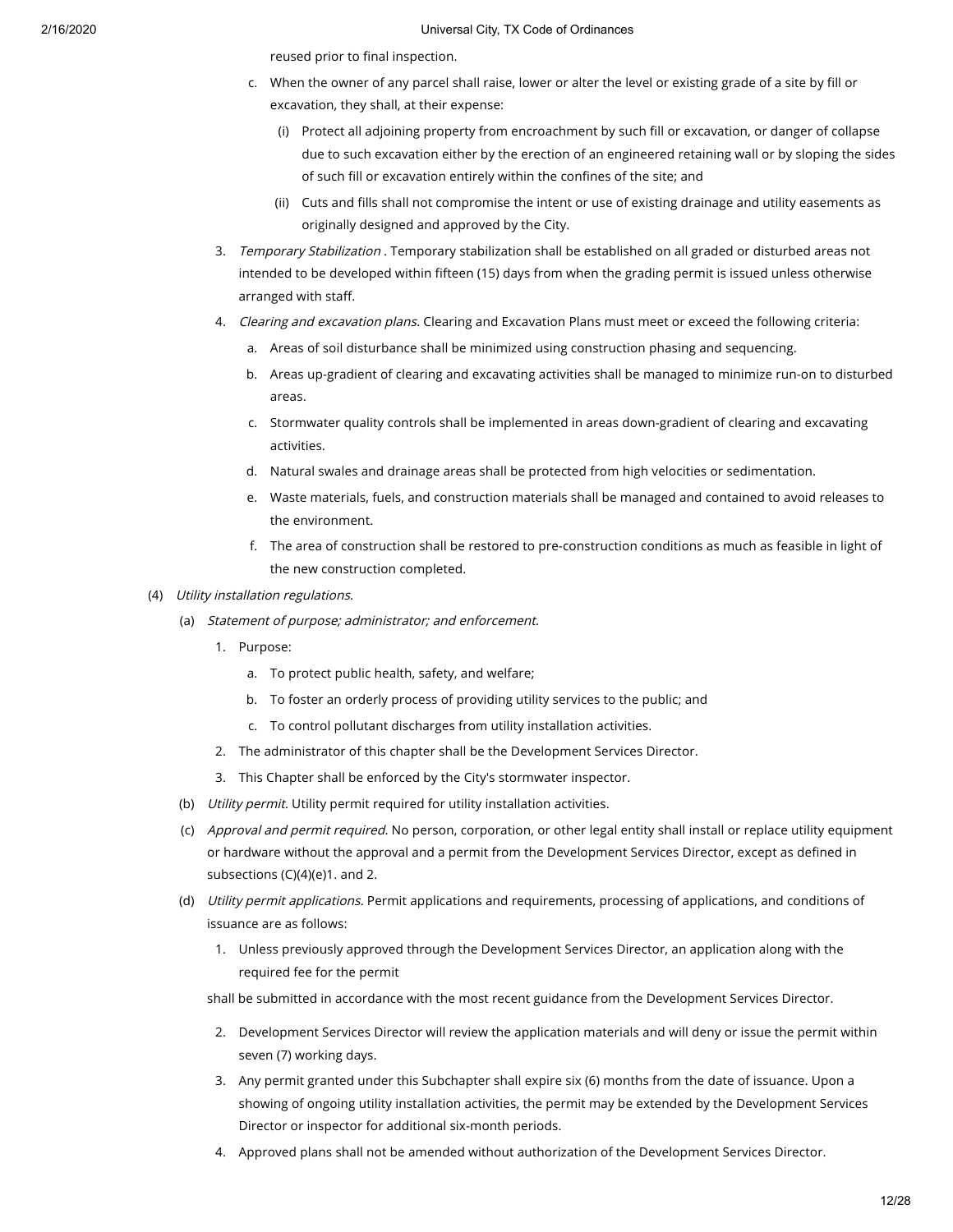- 5. The permit may be suspended or revoked by the City because of incorrect information supplied or for any violati Subchapter.
- (e) *Exemptions.* The following shall be exempt from the provisions of this Subchapter:
	- 1. Single power pole installations, provided that site work, include mobilization of materials and equipment, installation, clean up, and demobilization of materials and equipment occurs in less than twenty-four (24) hours.
	- 2. Tree trimming along wires or aerial equipment.
- (f) Utility permit conditions.
	- 1. Disturbed areas must be stabilized after completion of installation work.
	- 2. Construction debris shall be removed from work area after completion of installation work.
	- 3. Stormwater erosion and sedimentation controls installed and maintained by others shall not be damaged or removed without coordinating their repair or replacement with the other contractor.
- (5) Post-Construction Stormwater Quality Management.
	- (a) Definition of terms and enforcement procedures.
		- 1. Statement of purpose; administrator, and enforcement:
			- a. To protect public health, safety, and welfare;
			- b. To satisfy conditions imposed by the City's Texas Pollutant Discharge Elimination System Permit and Stormwater Management Program;
			- c. To accommodate new development and redevelopment projects in a manner that protects public safety and that is consistent with the natural hydrologic characteristics and sustains stream baseflows, stable stream channel conditions, groundwater and surface water quality and aquatic living resources and their habitats;
			- d. To employ permanent nonstructural and structural best management practices and protect water quality thereby raising public awareness to stormwater quality issues and by removing and/or treating pollutants prior to discharge to ground and surface waters throughout the city;
			- e. Protect and preserve environmentally sensitive areas and prevent damage to water quality during the lifetime of the development project;
			- f. Protect the city from post-construction pollutants that find their way into streets, storm sewers, ditches and streams which may result in additional taxes for city maintenance costs and a reduction in water quality;
			- g. To ensure the long-term operation and maintenance of all permanent stormwater quality features;
			- h. To implement a program to control pollutant discharges during the lifetime of completed projects into the city's municipal separate storm sewer system and waters in the state; and
			- i. To provide enforcement procedures and penalties for violations of this chapter.
		- 2. The administrator of this Chapter shall be the Development Services Director.
		- 3. This Chapter shall be enforced by staff appointed by the Development Services Director.
		- 4. Definitions. The following terms shall have the following meanings for the purpose of this Chapter: Applicant: The developer, owner, operator or responsible party applying for a PCSWQ permit.

As-Built: The condition where a set of construction drawings reflect all on-site changes required during the project as well as the original design intent.

Best Management Practices: Schedules of activities, prohibitions of practices, maintenance procedures, structural controls, local ordinances, and other management practices to prevent or reduce the discharge of pollutants. Best management practices also include treatment requirements, operating procedures, and practices to control construction site runoff, spills or leaks, waste disposal, or drainage from raw material storage areas.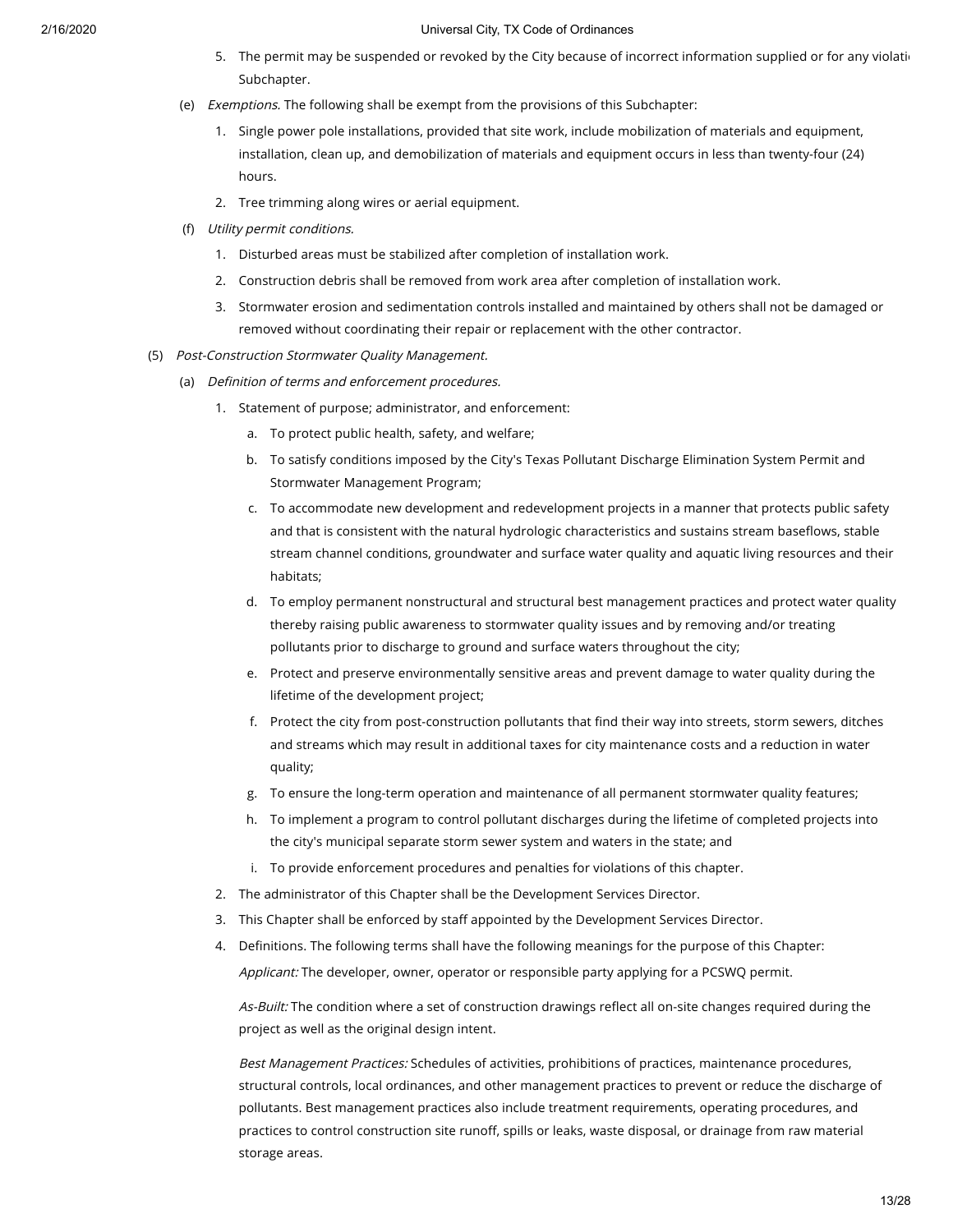BMP: Best Management Practices.

The City of Universal City Municipal Separate Storm Sewer System: The system of conveyances, including, but not limited to, roads with drainage systems, municipal streets, catch basins, curbs, gutters, ditches, creeks, streams, tributaries, manmade channels, or storm drains, which:

- (1) Provide collection or conveyance of stormwater, rainwater, floodwater, or other surface water; and
- (2) Are located on public property; and
- (3) Are not designed and intended to be part of the collection system of a sanitary sewer system utilized by a publicly owned treatment plant as defined in Title 40 C.F.R. 122.2.

Development: The construction, reconstruction, conversion, structural alteration, relocation, or enlargement of any structure; any mining, excavation, landfill or land disturbance; or any change in use, or alteration or extension of the use, of land.

Development Services Director: The Development Services Director of the City, including his or her designees.

Environmentally Sensitive Areas: These are areas designated by the City Manager that need special protection because of the landscape, wetland, riparian, wildlife, or historical value.

Extraterritorial Jurisdiction: The unincorporated area contiguous to corporate boundaries of the city that is located within five thousand (5,000) feet of those boundaries, defined by the Texas Local Government Code and as such Code may be amended.

Impervious surface or cover: An area that does not readily absorb water including, but not limited to, building roofs, parking and driveway areas, compacted or rolled areas that are not revegetated, sidewalks, and paved recreation areas.

Improved: Altered by manmade conditions.

Municipal Separate Storm Sewer System: A conveyance or system of conveyances (including roads with drainage systems, municipal streets, catch basins, curbs, gutters, ditches, manmade channels, or storm drains):

- (i) Owned or operated by a State, city, town, borough, county, parish, district, association, or other public body (created by or pursuant to State law) having jurisdiction over disposal of sewage, industrial wastes, stormwater, or other wastes, including special districts under State law such as a sewer district, flood control district or drainage district, or similar entity, or an Indian tribe or an authorized Indian tribal organization, or a designated and approved management agency under section 208 of the CWA that discharges to waters of the United States;
- (ii) Designed or used for collecting or conveying stormwater;
- (iii) Which is not a combined sewer; and
- (iv) Which is not part of a Publicly Owned Treatment Works (POTW) as defined at 40 C.F.R. 122.2.

National Pollutant Discharge Elimination System: A program to issue authorizations to discharge pollutants into waters of the United States if certain conditions are met.

New Development: Any development that converts any land from an unimproved to an improved state.

Nonstructural BMP: Preventative actions that involve management and source controls such as: policies and ordinances that provide requirements and standards to direct growth to identified areas, protect sensitive areas such as wetlands and riparian areas, maintain and/or increase open space (including a dedicated funding source for open space acquisition), provide buffers along sensitive water bodies, minimize impervious surfaces, and minimize disturbance of soils and vegetation; policies or ordinances that encourage infill development in higher density urban areas, and areas with existing infrastructure; education programs for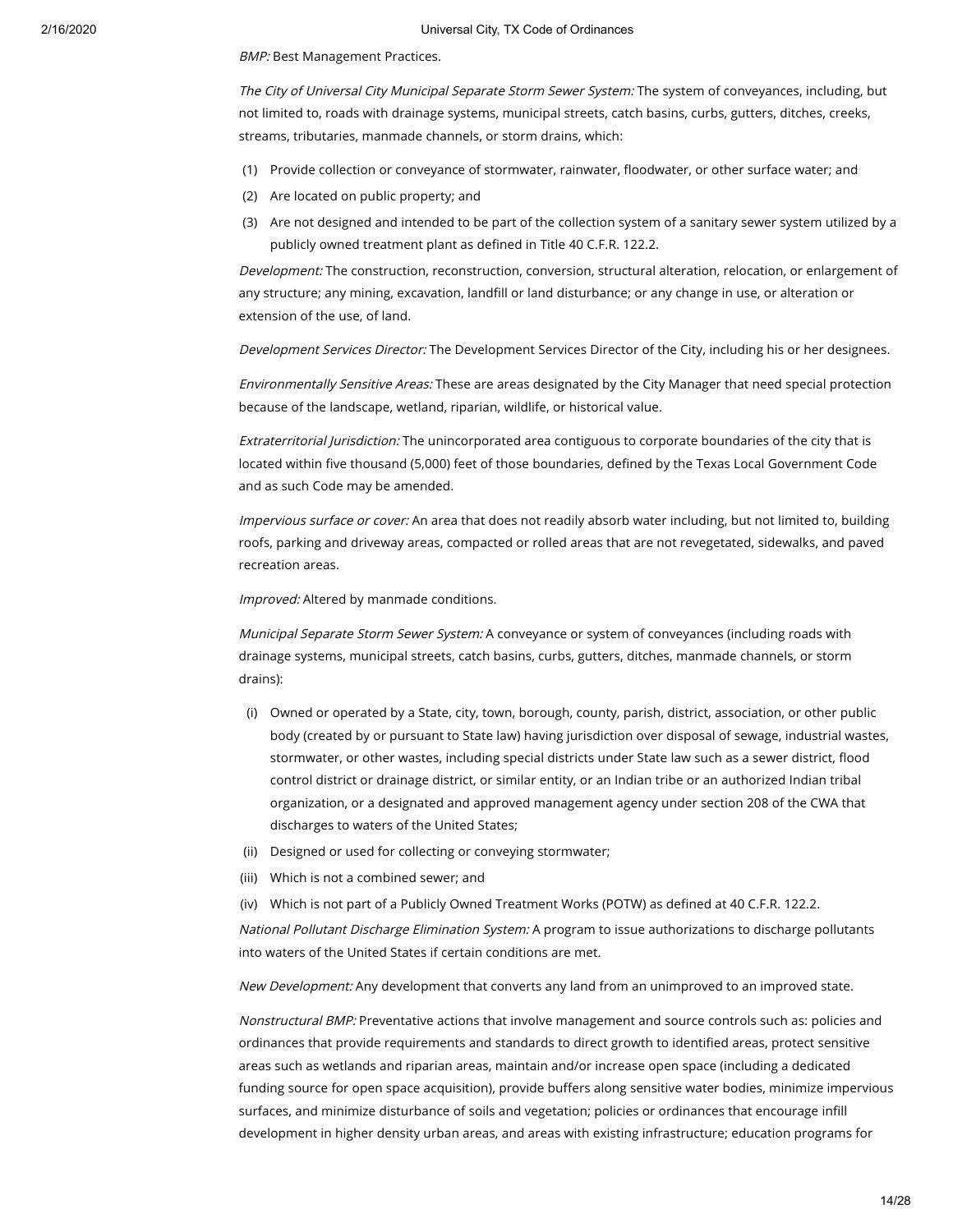developers and the public about project designs that minimize water quality impacts; and measures such as minimization of percent impervious area after development and minimization of directly connected impervious areas.

Ordinance: This chapter in its entirety.

Owner or Operator: Owner or operator of any "facility or activity" subject to regulation under this chapter.

Person: Any individual, partnership, copartnership, firm, company, corporation, association, joint stock company, trust, estate, governmental entity, or any other legal entity, or the legal representatives, agents, or assigns thereof.

PCSWQ: Post-Construction Stormwater Quality.

Permittee: Any PCSWQ permit applicant or owner and/or operator of a permitted post-construction structural stormwater quality control.

Pesticide: Any substance or mixture of substances intended for preventing, destroying, repelling, or mitigating any pest, and/or any substance or mixture of substances intended for use as a plant regulator, defoliant, or desiccant.

Plans: A set of construction or as-built drawings sealed by a professional engineer that describe postconstruction stormwater quality controls.

Pollutant: Dredged spoil, solid waste, incinerator residue, filter backwash, sewage, garbage, sewage sludge, munitions, chemical wastes, biological materials, radioactive materials (except those regulated under the Atomic Energy Act of 1954, as amended (42 U.S.C. 2011 et seq.)), heat, wrecked or discarded equipment, rock, sand, cellar dirt and industrial, municipal, and agricultural waste discharged into water.

Post-Construction Stormwater Quality Permit: Permit required for all new development and significant redevelopment projects as defined by this chapter.

Redevelopment: Any development that alters the condition of previously developed land.

Responsible Party: Any person or legal entity, individual or corporate, including an owner, operator, contractor, or subcontractor, any or all of whom may be engaged in, consent to, or actually perform a construction project or construction activity.

Significant Redevelopment: Any redevelopment that adds an impervious surface area or cover of three thousand six hundred (3,600) square feet to the project's original impervious area total.

Stormwater: Stormwater runoff, snow melt runoff, and surface runoff and drainage.

Stormwater Quality Control: Any nonstructural or structural BMP implemented to protect the quality of stormwater.

Structural BMP: Any storage practices such as wet ponds and extended-detention outlet structures; filtration practices such as grassed swales, sand filters and filter strips; and infiltration practices such as infiltration basins and infiltration trenches.

Texas Pollutant Discharge Elimination System: A program to issue authorizations to discharge pollutants into waters of the state if certain conditions are met.

Unimproved: Natural conditions, unaltered.

Water in the State: Groundwater, percolating or otherwise, lakes, bays, ponds, impounding reservoirs, springs, rivers, streams, creeks, estuaries, wetlands, marshes, inlets, canals, the Gulf of Mexico, inside the territorial limits of the state, and all other bodies of surface water, natural or artificial, inland or coastal, fresh or salt,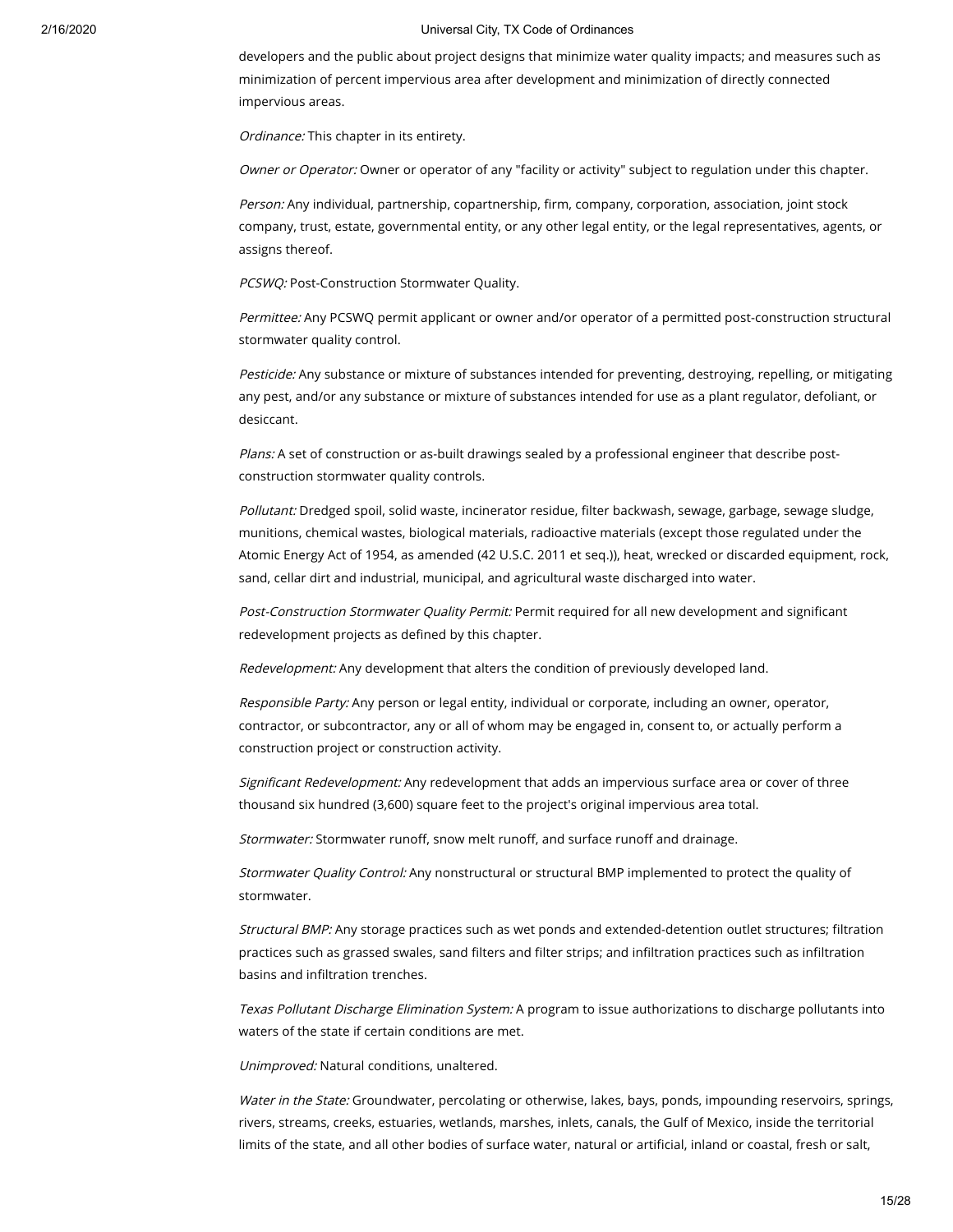navigable or nonnavigable, and including the beds and banks of all watercourses and bodies of surface water, that are wholly or partially inside or bordering the state or inside the jurisdiction of the state.

Waters of the United States:

- (a) All waters which are currently used, were used in the past, or may be susceptible to use in interstate or foreign commerce, including all waters which are subject to the ebb and flow of the tide;
- (b) All interstate waters, including interstate "wetlands";
- (c) All other waters such as intrastate lakes, rivers, streams (including intermittent streams), mudflats, sandflats, "wetlands," sloughs, prairie potholes, wet meadows, playa lakes, or natural ponds the use, degradation, or destruction of which would affect or could affect interstate or foreign commerce including any such waters:
	- (1) Which are or could be used by interstate or foreign travelers for recreational or other purposes;
	- (2) From which fish or shellfish are or could be taken and sold in interstate or foreign commerce; or
	- (3) Which are used or could be used for industrial purposes by industries in interstate commerce;
- (d) All impoundments of waters otherwise defined as waters of the United States under this definition;
- (e) Tributaries of waters identified in paragraphs (a) through (d) of this definition;
- (f) The territorial sea; and
- (g) "Wetlands" adjacent to waters (other than waters that are themselves wetlands) identified in paragraphs (a) through (f) of this definition.

Waste treatment systems, including treatment ponds or lagoons designed to meet the requirements of CWA (other than cooling ponds as defined in 40 C.F.R. 423.11(m) which also meet the criteria of this definition) are not waters of the United States. This exclusion applies only to manmade bodies of water which neither were originally created in waters of the United States (such as disposal area in wetlands) nor resulted from the impoundment of waters of the United States. [See Note 1 of this section.] Waters of the United States do not include prior converted cropland. Notwithstanding the determination of an area's status as prior converted cropland by any other federal agency, for the purposes of the Clean Water Act, the final authority regarding Clean Water Act jurisdiction remains with EPA.

- (b) *Approval and Permit Required.* No person, corporation, or other legal entity shall engage in new development or redevelopment projects without the required Development Services Director approval and a post-construction stormwater quality permit. Nonstructural and structural best management practices shall be required and shall be in accordance with this chapter, the latest editions of the City of Universal City Detention Ponds and Permanent Stormwater Quality Best Management Practices Design Criteria Manual and the City of Universal City Plan Review and Approval Procedures and Long-Term Operation and Maintenance Provisions for Post-Construction Best Management Practices.
- (c) *Applications.* Permit applications and requirements, processing of applications, and conditions of issuance are as follows:
	- 1. Unless previously approved through the Development Services Director, an application along with the required plans, documentation and fee for a PCSWQ permit shall be submitted in accordance with the most recent guidance from the Development Services Director. Detailed guidance shall be provided in the latest edition of the City of Universal City Plan Review and Approval Procedures, and Long-Term Provisions for Post-Construction Best Management Practices.
	- 2. The following general application procedures shall apply:
		- a. A pre-application meeting shall be conducted between the applicant/owner/developer and the Development Services Director to discuss issues related to the development project and the permit requirements. The option of a Regional Stormwater Facility fee in lieu of a PCSWQ permit shall be discussed at this meeting.
		- b. The owner/developer shall submit a PCSWQ permit application prior to the commencement of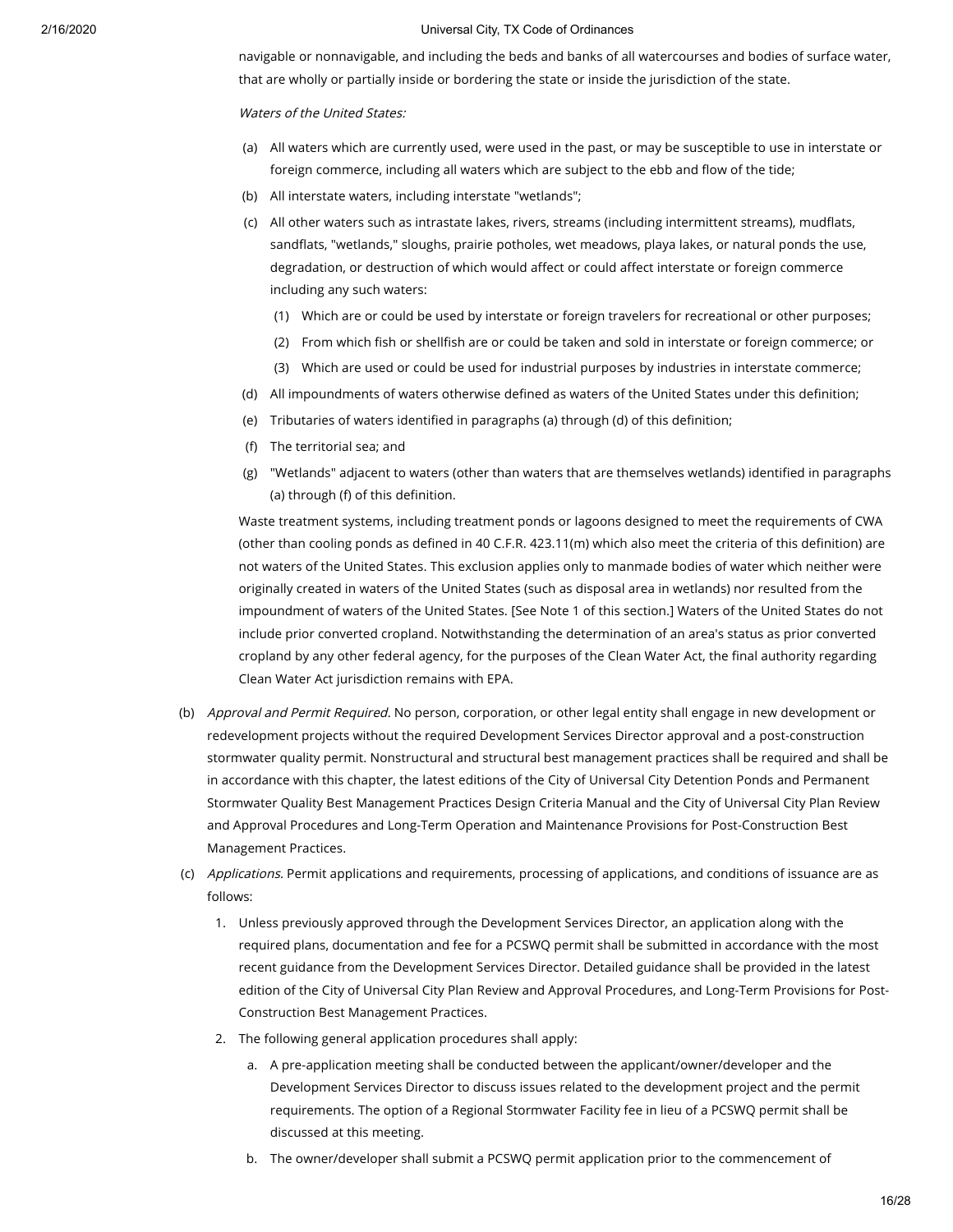construction activities. The application packet shall include:

- (i) A completed application form;
- (ii) Post-Construction Stormwater Quality Plans (showing structural and/or nonstructural BMPs and operation and maintenance schedules, if applicable);
- (iii) Application fee voucher/receipt;
- (iv) Proposed title or deed restriction language obligating property owner to maintain and implement stormwater BMPs;
- c. The owner/developer shall submit as-built construction plans, certified by a registered professional engineer, within sixty (60) days of completion of construction activities.
- d. The owner/developer shall submit an affidavit of compliance within thirty (30) days of permit approval.
- e. The owner/developer shall submit a fully executed title or deed amendment obligating the owner to maintain and implement stormwater BMPs.
- 3. Initial plan review comments and/or approval shall be provided within forty-five (45) days after the Development Services Director notifies the applicant that the submitted application is technically complete. Subsequent comments and approvals shall be provided within fifteen (15) days of a complete submittal.
- 4. Any permit granted under this Subchapter/section shall expire and be subject to renewal requirements twelve (12) months from the date of issuance. A thirty-day grace period shall be granted after permit expiration before the permittee is considered in violation of city ordinance.
- 5. Development activity under the PCSWQ permit must begin within one hundred eighty (180) days from the date of issuance. Extensions to the period of validity of the PCSWQ permit prior to the start of development activities must be requested by the permittee in writing to the Development Services Director.
- 6. Approved plans shall not be amended without authorization of the Development Services Director.
- 7. The permit may be suspended or revoked by the City because of incorrect information supplied or for any violation of the provisions of this Subchapter.
- (d) Renewals. Permit renewal requirements, and conditions of renewal are as follows:
	- 1. The PCSWQ permit shall be renewed annually. Detailed guidance shall be provided in the latest edition of the City of Universal City Plan Review and Approval Procedures, and Long-Term Provisions for Post-Construction Best Management Practices.
	- 2. The owner/developer shall submit a PCSWQ permit renewal packet within thirty (30) days of expiration of the permit. The renewal packet shall include:
		- a. A completed renewal form;
		- b. A completed certificate of proper operation; and
		- c. An As-built certification by a professional engineer.
	- 3. The city shall conduct, at its discretion, an inspection of the structural stormwater quality control prior to approval of the renewal request. Inspection results shall be used as part of the evaluation process for the renewal request.
- (e) *Exemptions.* With the approval of the Development Services Director, the following activities may be exempted from the provisions of this subchapter/section:
	- 1. Any project that has received an initial construction plan review from the city by effective date of this chapter, or has obtained a valid development permit from the city before the effective date of this chapter provided the project is substantially underway one (1) year from the effective date of this chapter.
	- 2. Any project that has, prior to the effective date of this chapter, received a completed and unexpired application for a preliminary or final subdivision plat on file with the city provided the project is substantially underway one (1) year from the effective date of this permit.
	- 3. Any channel, basin, roadway, or bridge projects, if the date of authorization or notice to proceed with the preliminary engineering report from the city to the consultant is prior to the effective date of this chapter.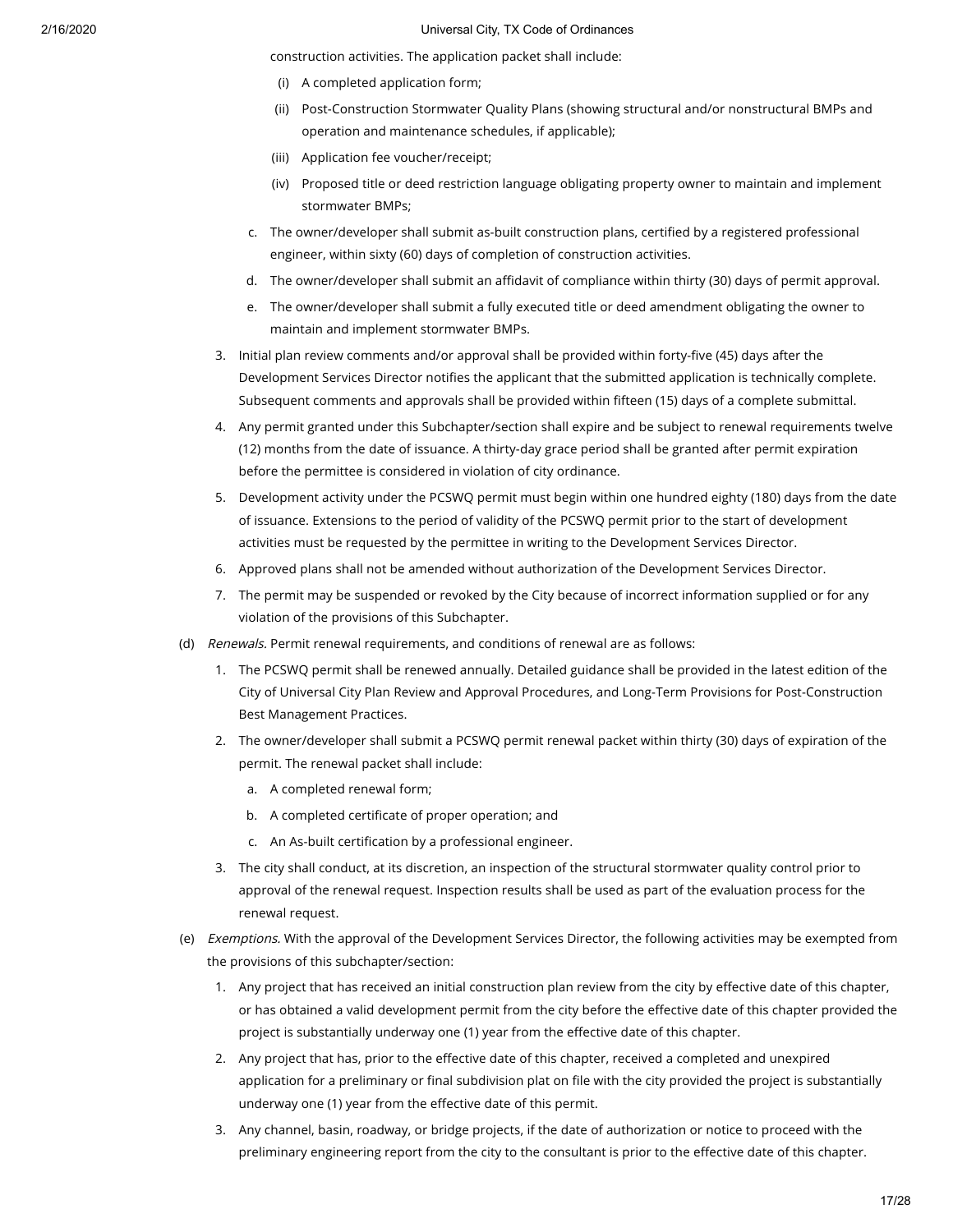- 4. Any linear projects such as underground pipelines, utilities, or drainage where the resulting impervious surface is thousand six hundred (3,600) square feet. Plans and drawings showing the total resultant impervious surface mu Development Services Director for this exemption. Future extensions or changes to the impervious surface shall three thousand six hundred (3,600) square feet threshold.
- 5. Any new development or redevelopment project that has or will have permit coverage under the Texas Pollutant Discharge Elimination System Industrial Stormwater Permit issued by the Texas Commission on Environmental Quality (TCEQ). In lieu of the PCSWQ permit, the owner/developer/operator shall submit an Industrial Activity Certification (to be provided by the Development Services Director) and any one (1) of the following:
	- a. A copy of the application for an individual permit from the TCEQ or the U.S. Environmental Protection Agency (EPA) for Stormwater Discharges Associated with Industrial activity at the facility.
	- b. A copy of the permit issued by the TCEQ or EPA for Stormwater Associated Industrial Activity at the facility.
	- c. A copy of the Notice of Intent (NOI) for coverage under a general permit for Stormwater Discharges Associated with Industrial Activity issued by the TCEQ, or the No Exposure Certification (NEC) for Stormwater Discharges Associated with Industrial Activity.
	- d. A statement of commitment to file an application for an individual permit from the TCEQ for Stormwater Discharges Associated with Industrial Activity at the facility.
	- e. A statement of commitment to file an NOI for coverage under a general permit for Stormwater Discharges Associated with Industrial Activity issued by the TCEQ.
- (f) Standards and Evaluation Criteria. The standards for evaluating the applications for new or renewed PCSWQ permits will be provided by the Development Services Director from time to time in the latest edition of the City of Universal City Plan Review and Approval Procedures and Long-Term Operation and Maintenance Provisions for Post-Construction Best Management Practices. Design guidelines for nonstructural and structural controls shall be provided in the latest edition of the City of Universal City Permanent Stormwater Quality Best Management Practices Design Criteria Manual.
- (g) *Appeals.* If an application for a PCSWQ permit is denied or the permit is suspended, revoked or not renewed by the city, the applicant or permittee may appeal the decision of the Development Services Director. All appeals shall be routed through the Universal City Board of Adjustments as established by Ordinance 581. The applicant or permittee may dispute the Board of Adjustment decision in a District Court or County Court at Law in accordance with Ordinance 581. The appeal of a denial, suspension, or revocation of the PCSWQ permit shall not relieve the permittee of any penalties accrued following the expiration of the thirty-day grace period.
- (h) *Waivers and Variances.* The Development Services Director may grant a waiver or variance from the requirements of the PCSWQ permit after a consideration of a written request for a waiver is submitted by an applicant. Waivers and variances will be granted in whole or in part if it can be demonstrated that the waiver will not impair the attainment of the objectives of this chapter/section and the waiver or variance will not result in a pollutant discharge, additional threats to public safety, extraordinary public expense, or create nuisances or cause fraud or victimization to the public.
- (i) Conflicts. No provision of this chapter is intended to, nor shall any part or portion hereof be construed, so as to conflict with the Texas Water Code.
- (j) *Enforcement and Penalties.* The city shall enforce the requirements of the PCSWQ permit as follows:
	- 1. The city shall suspend or revoke PCSWQ permits and/or deny annual permit renewal requests and fine permittees to enforce compliance with the provisions of this chapter/section. A thirty-day grace period will be granted before the city begins criminal or civil proceedings.
	- 2. Criminal penalty.
		- a. A conviction for violation of this chapter shall constitute a class C misdemeanor. A person convicted of a violation of this chapter shall be fined a minimum amount of not less than two hundred dollars (\$200.00) per violation and a maximum amount of not more than two thousand dollars (\$2,000.00) per violation.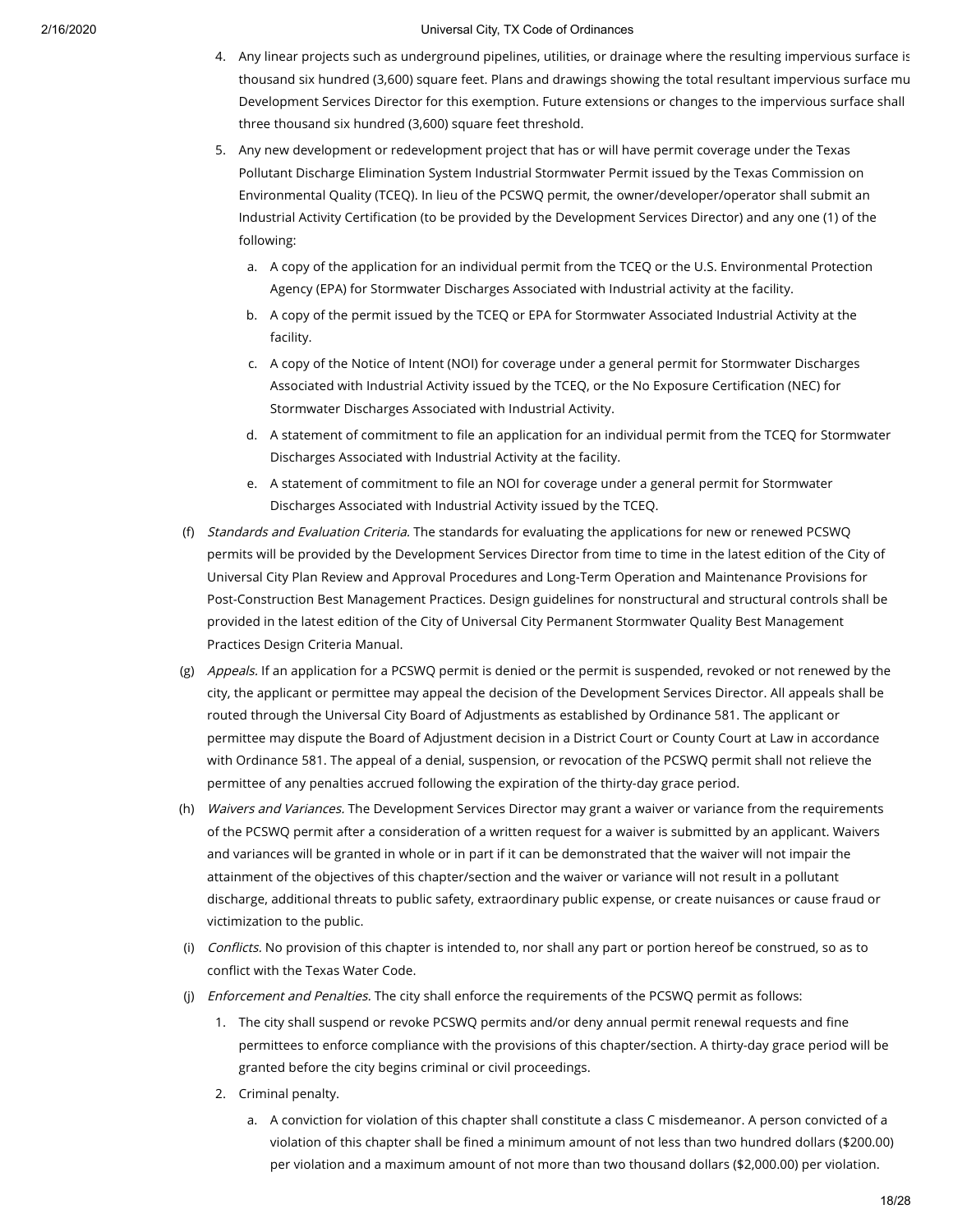Each violation of a particular section of this chapter shall constitute a separate offense, and each day an offense continues shall be considered a new violation for purposes of enforcing this chapter. A culpable mental state is not required to prove an offense under this chapter.

- b. The City Manager may designate qualified personnel to serve notices of violations of this chapter and to take all necessary actions to file a complaint with the municipal prosecutor's office.
- 3. Civil penalty. A civil penalty in an amount not to exceed five thousand dollars (\$5,000.00) per violation of this chapter may be imposed. Each violation of a particular section of this chapter shall constitute a separate offense, and each day such an offense is committed, continues or is allowed shall be considered a new violation for purposes of enforcing this chapter.
- 4. Additional enforcement remedies.
	- a. In addition to any other remedies provided by this chapter, the City may, at any time, seek legal and/or equitable remedies or may file charges against any person, corporation, or other entity believed to be in violation of this chapter.
	- b. The use of negotiated civil settlements or other methods of alternative dispute resolution to reach a civil settlement is hereby authorized; provided that the civil penalty imposed by any such agreement or settlement is of a sufficient amount in relation to the violations to which they provide a sanction.
- (6) Stormwater Detention And Runoff Control.
	- (a) Definition of terms and enforcement procedures.
		- 1. Statement of purpose; administrator, and enforcement:
			- a. To provide guidance to City Staff, landowners, developers, builders, and other interested parties relative to the Stormwater Detention and Runoff Control requirements of the City of Universal City;
			- b. To specify the general Stormwater Detention and runoff Control requirements. Detailed requirements are included in the City of Universal City Detention Ponds and Permanent Stormwater Quality Best Management Practices Design Criteria Manual;
			- c. To provide adequate measures for the detention and distribution of stormwater in a manner that minimizes the possibility of adverse impacts of water quantity and velocity after development;
			- d. To minimize flooding of structures, preserve natural waterways, protect wildlife habitat, enhance the recharge of groundwater, and maintain the function of critical environmental features;
			- e. Protect watercourses and their associated watersheds within the City of Universal City's jurisdiction in a manner that preserves the significant and irreplaceable recreational and aesthetic resources, and the economic and environmental health of the city;
			- f. To promote development activities in a comprehensive, sound, safe, sensitive and innovative manner to reduce the impacts of concentrated surface water runoff, erosion and sedimentation of streams and channels, potential flooding of structures, and disturbance of natural habitat for wildlife;
			- g. To encourage retention of the 100-year floodplains as natural drainageways; minimize new, permanent construction in the 100-year floodplains and natural drainageways, and avoid unnecessary straightening, bank clearing or channelizing of those natural waterways;
			- h. Adopt effective stormwater detention and runoff control practices throughout the City and its many watersheds to include site specific measures designed to:
				- (i) Minimize increased stormwater runoff from new development or redevelopment;
				- (ii) Provide for the continuation of stream flows through the watersheds at current or planned levels;
				- (iii) Require on-site stormwater detention facilities, or participate in regional detention facilities as appropriate;
			- i. To ensure the long-term operation and maintenance of all stormwater management facilities.
		- 2. The administrator of this Chapter shall be the Development Services Director.
		- 3. This Chapter shall be enforced by staff appointed by the Development Services Director.
		- 4. Definitions. The following terms shall have the following meanings for the purpose of this Chapter: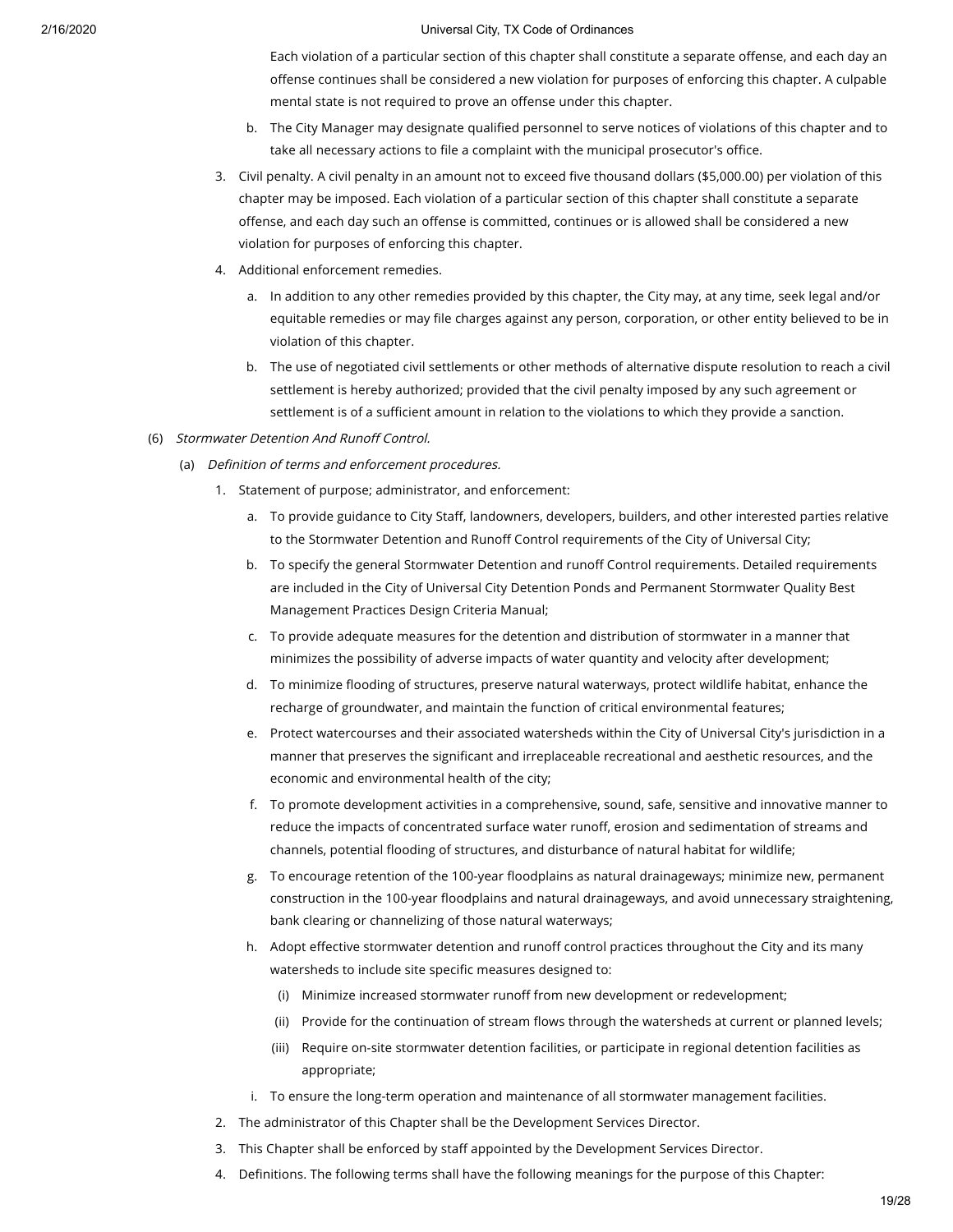Buffer areas: A designated area around a stream, water body, or drainageway as defined by the City.

Community Association: See Homeowner's Association.

Developer: Any person or legal entity, individual or corporate, including an owner, operator, contractor, or subcontractor, any or all of whom may be engaged in, consent to, or actually perform a construction project or construction activity.

Development: As defined in the Post-Construction Stormwater Quality Management Ordinance.

Design Surface Elevation: Design water surface elevation (see water surface elevation).

DSE: Design Surface Elevation.

Development Services Director: As defined in the Post-Construction Stormwater Quality Management Ordinance.

ETJ: Extraterritorial Jurisdiction.

Extraterritorial Jurisdiction: As defined in the Post-Construction Stormwater Quality Management Ordinance.

Flood or flooding: As defined in the Flood Control Ordinance.

Floodplain: As defined in the Flood Control Ordinance.

Homeowner's Association: An incorporated or unincorporated association owned by or whose members consist primarily of the owners of the property covered by a dedicatory instrument and through which the owners, or the board of directors or similar governing body, manage or regulate the single-family residential subdivision that has as one (1) of its purposes the continued care and maintenance of all commonly-owned properties within the subdivision, particularly the areas established for stormwater management facilities and the authority and means to impose binding assessments upon the lot owners for that purpose.

Impervious surface or cover: As defined in the Post-Construction Stormwater Quality Management Ordinance.

Improved: As defined in the Post-Construction Stormwater Quality Management Ordinance.

Municipal Separate Storm Sewer System: As defined in the Post-Construction Stormwater Quality Management Ordinance.

National Pollutant Discharge Elimination System: As defined in the Post-Construction Stormwater Quality Management Ordinance.

New Development: As defined in the Post-Construction Stormwater Quality Management Ordinance.

Ordinance: This chapter in its entirety.

Operator or owner: Owner or operator of any "facility or activity" subject to regulation under this chapter.

Person: As defined in the Post-Construction Stormwater Quality Management Ordinance.

Plans: A set of construction or as-built drawings sealed by a professional engineer that describe stormwater detention and runoff control facilities.

Property Owner's Association: See Homeowner's Association.

Redevelopment: As defined in the Post-Construction Stormwater Quality Management Ordinance.

Regional Stormwater Detention Facilities: Stormwater facilities strategically located within the City as part of the Regional Stormwater Detention Program.

Regional Stormwater Detention Program: A stormwater program that follows the goals, objectives and standards as outlined this chapter.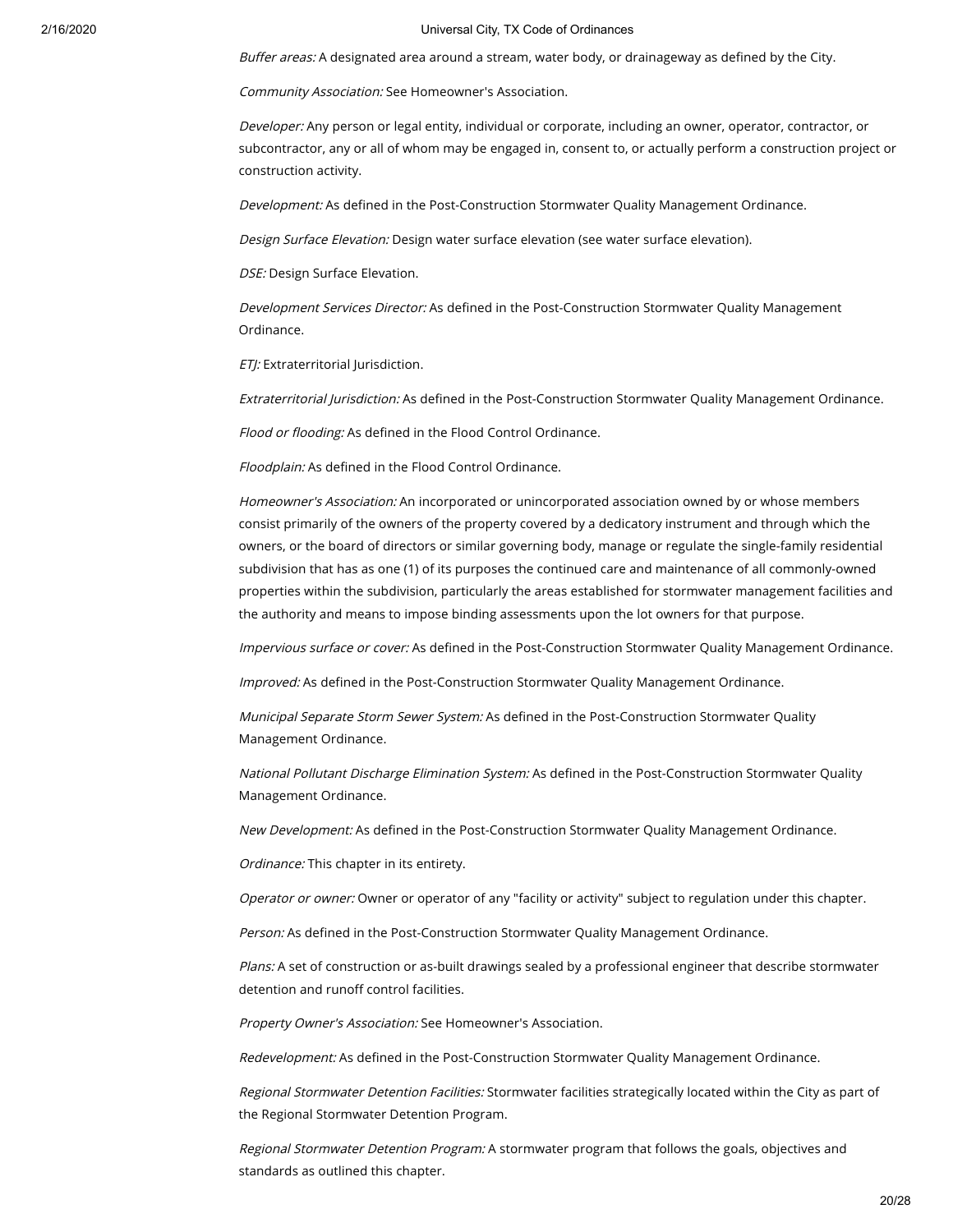RSWDP: Regional Stormwater Detention Program.

RSWDF: Regional Stormwater Detention Facility.

Stormwater: Stormwater runoff, snow melt runoff, and surface runoff and drainage.

Texas Pollutant Discharge Elimination System: A program to issue authorizations to discharge pollutants into waters of the state if certain conditions are met.

TPDES: Texas Pollutant Discharge Elimination System.

Unimproved: As defined in the Post-Construction Stormwater Quality Management Ordinance.

Water Surface Elevation: As defined in the Flood Control Ordinance.

- (b) *General Provisions and Stormwater Management Plan.* The applicability, stormwater management requirements and resolution of issues shall be as follows:
	- 1. The provisions of this section shall apply to any application for subdivision plat or commercial building permit approval except as otherwise provided by this chapter.
	- 2. For any subdivision plat or commercial building permit submitted to the City after the effective date of this chapter, a stormwater management plan shall be provided in accordance with this chapter and the City of Universal City Detention Ponds and Permanent Stormwater Quality Best Management Practices Design Criteria Manual. The plan shall be sealed by a professional engineer and include an operation and maintenance schedule for stormwater facilities.
	- 3. Subdivision plats are governed b<u>y [Section](https://library.municode.com/) 4-2</u>, Article II, and Commercial building permits are governed by [Section](https://library.municode.com/) 4-6 or the Universal City Codes of Ordinances. Any issues that arise from the technical aspects of this chapter shall be resolved by the Development Services Director and/or his designee in accordance with City of Universal City ordinances, policies, and procedures. Final Authority for enforcement of this chapter rests with the City Manager and/or his designee.
- (c) *Regional Stormwater Detention Program.* The following general program goals, requirements and design standards shall apply to all activities pursuant to subsection (b) of this chapter:
	- 1. Program Goals and Requirements.
		- a. The City has determined that regional stormwater detention is preferable to site-specific detention providing sites are available for such regional stormwater facilities in the same watershed, and providing the applicant contributes an appropriate amount of funds (fee in lieu of construction) to the City (or constructing entity if not the City) to approximate the cost of constructing such facilities on-site. On an annual basis the City Council shall review and set the fees to be paid in lieu of construction. Those fees will vary based upon the type of development, amount of runoff, and anticipated contribution from the development site to the City's receiving streams and waterways.
		- b. The regional stormwater detention provides for the administration, planning, design, construction, and operational management of regional stormwater detention facilities (RSWDF). Regional stormwater detention uses a watershed-wide approach to analyze potential flooding problems, identify appropriate mitigation measures and select site locations and design criteria for RSWDF. These RSWDF include, but are not limited to, regional detention ponds, creek and drainageway expansion and enhancement, storm sewer systems, bridges, culverts, and other improved conveyance structures.
		- c. The regional stormwater detention program allows owners, developers, and builders to participate in the program rather than constructing the on-site detention controls required by this section, where the resulting use of a RSWDF will not produce a significant adverse impact to other properties downstream of the development due to the increased runoff from the proposed development.
		- d. Options available to owners, developers, and builders to participate in the Regional Stormwater Detention Program (RSWDP) include:
			- (i) Payment of a fee in lieu of on-site detention. The fee schedule will be adopted by the Universal City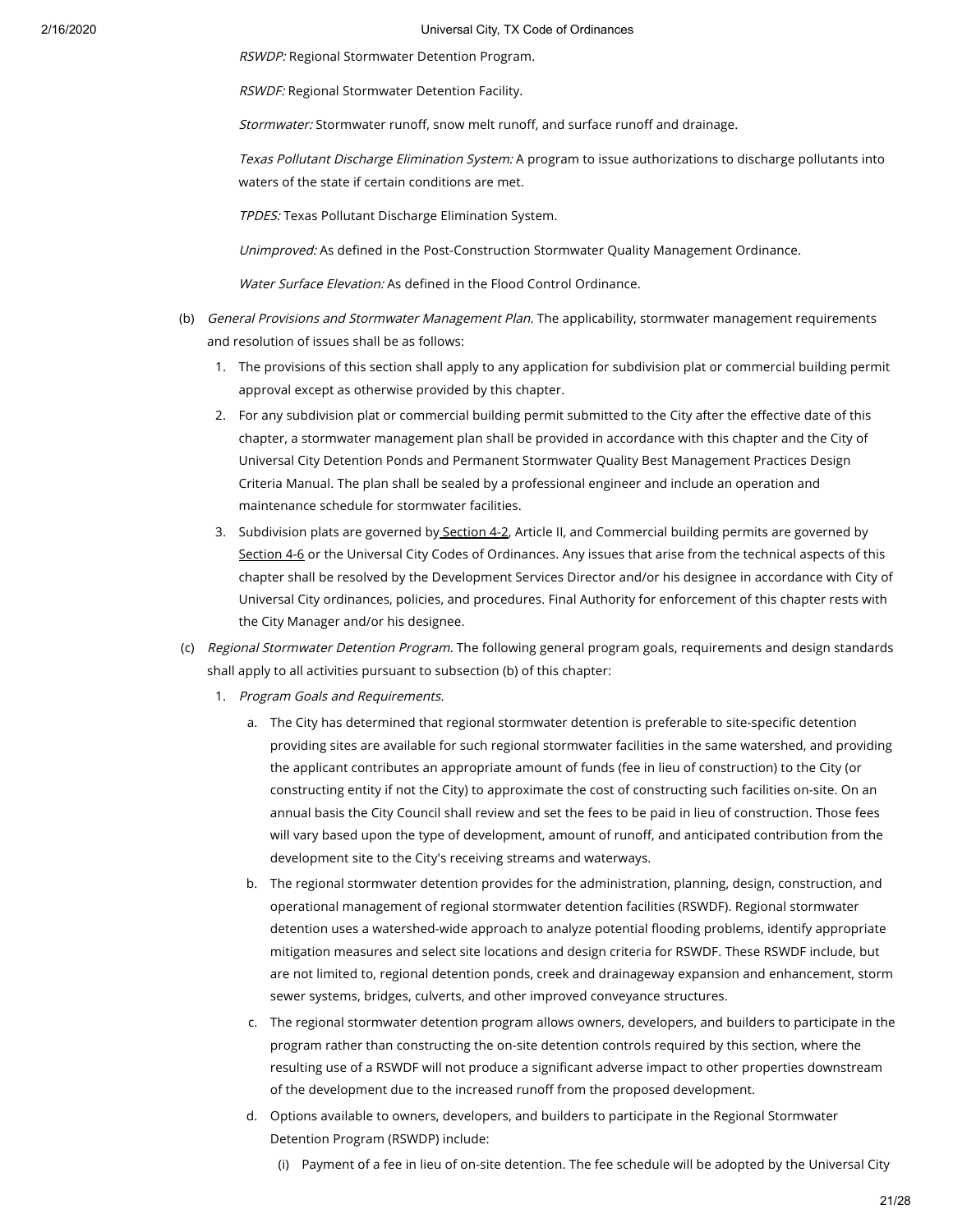Council on an annual basis.

- (ii) Construction of a RSWDF to mitigate an existing flooding problem with contributions from the City and/or other property owners.
- (iii) Participation in the construction of a RSWDF by another owner, developer, or builder so as to mitigate increased stormwater runoff anticipated by the ultimate development of the watershed.
- (iv) Other methods authorized by the City Manager or his designee.
- e. To determine a significant adverse impact for the purposes of this section, the following criteria will be used to analyze the receiving stormwater detention facility for two thousand (2,000) linear feet downstream of the project or to the nearest downstream RSWDF, whichever is less. The two thousand (2,000) linear feet is based on an estimate that this length will approximate a one hundred-acre drainage area. The one hundred-acre drainage area represents the lower limit for a 100-year frequency stormwater facility design.
	- (i) The design surface elevation (DSE) in the receiving stream or drainageway may not be increased within the two thousand (2,000) linear feet from the development unless the increased DSE is contained within an easement or right-of-way or the receiving stream or drainageway has sufficient capacity to contain the increased DSE without causing flooding to any habitable structure.
	- (ii) Where low water crossings exist within the study area, the DSE cannot be increased above the level of the 100-year ultimate development water surface at the low water crossing. The increase in flow at the low water crossing for the five-year, twenty-five-year and 100-year frequency design must not reclassify the low water crossing from a safe to a dangerous condition crossing. If the increased DSE exceeds this criterion, the development can improve the low water crossing in accordance with City standards in lieu of providing for onsite controls or paying a fee.
	- (iii) Where a development is upstream of an existing San Antonio River Authority (SARA) flood control facility or other detention facility constructed prior to 2008, analyses must be provided to ensure that capacity exists within the facility to accommodate the increased runoff from the proposed development.
	- (iv) The City may reject a Developer's request to participate in the RSWMP and require on-site detention. The city's decision will be based on the knowledge of significant adverse impacts that would be created within the watershed by the proposed development regardless of the distance from the development to the area impacted. The city may also reject a request for participation when it is not in the best interests of the RSWDP. It is recommended that the developer meet with the Director of Development Services or her designee to discuss participation options prior to commencing a project. This preliminary meeting in no way relieves the landowner, developer, or builder of his responsibility to prepare the necessary engineering documentation to support his request for participation.
- f. The stormwater development fee in lieu of on-site detention must be paid prior to a plat being released for recordation by the City or the issuance of a commercial building permit. The fee shall be determined in accordance with stormwater management fees established by the City Council.
- g. Responsibility to Accept Stormwater. The owner or developer of property to be developed shall be responsible for the conveyance of all stormwater flowing to the property from any source. This responsibility includes the stormwater flowing onto the property by any other developed property as well as the drainage naturally flowing through the property by reason of topography. Future upstream development shall be accounted for by assuming ultimate development when sizing drainageways and facilities as specified in this section.
- 2. General Design Criteria and Standards.
	- a. *System Criteria.* The criteria, standards, and methods for calculation of system improvements, additions, and enhancements can be found in the City of Universal City Detention Ponds and Permanent Stormwater Quality Best Management Practices Design Criteria Manual. Copies of this document are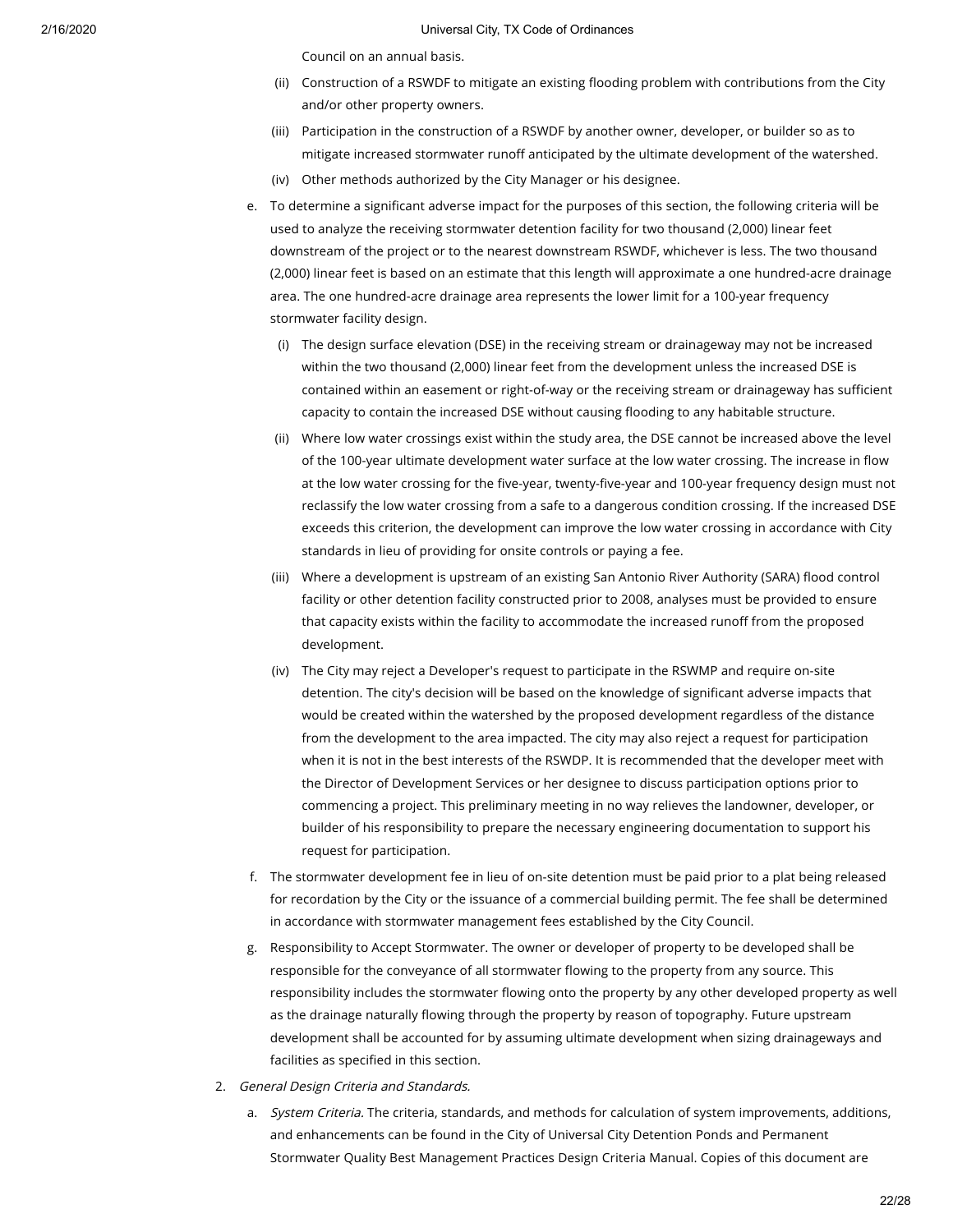available from the City Secretary, the Director of Public Works, and the Director of Development Services. The general requirements are as follows:

- (i) All stormwater management facilities, or combination of facilities, shall be designed for ultimate development based upon a 100-year storm.
- (ii) Detention facilities and streets are exceptions to the frequency criteria cited above. Detention facility outflows will be designed to operate effectively for a five-year, twenty-five-year and 100-year frequency storms.
- (iii) The three (3) development conditions that shall be analyzed for each development are:
	- (a) *Existing Conditions.* This refers to current development conditions in the watershed and onsite. Use existing conditions as the baseline analysis for determining the impact of development.
	- (b) *Proposed Conditions.* This refers to existing conditions with the proposed development added. Use proposed conditions to determine if the increased runoff from the proposed development results in an adverse impact to other properties.
	- (c) *Ultimate Conditions.* This refers to ultimate development conditions within the watershed used to design the drainage facilities. This condition may be used in lieu of subsection 2. above, to determine if the increased runoff from the ultimate watershed development results in an adverse impact to other properties.
- b. Positive Overflow Pathways. For commercial development, the on-site drainage systems shall be designed to ensure that a positive overflow pathway is provided from all points on the site to the nearest stormwater conveyance facility. The overflow pathway must be delineated on a plan that shows all existing or proposed structures on the site plan to ensure that such buildings are not impacted by that overflow pathway.
- c. New Development. Peak stormwater runoff rates from all new development shall be less than or equal to the peak runoff rates from the site's predevelopment conditions for the five-year, twenty-five-year and 100-year design storm events.
- d. Redevelopment. Peak stormwater runoff rates from an area of redevelopment shall be less than or equal to the peak runoff rates produced by existing development conditions for the five-year, twenty-five-year and 100-year design storm events.
- e. Drainage Easements/Rights-of-Way.
	- (i) *Applicability.* Where a subdivision is traversed by a watercourse, drainageway, natural channel or stream, an easement or right-of-way shall be provided conforming substantially to the limit of such watercourse, plus additional width as outlined below.
	- (ii) *Requirements.* Easement or rights-of-way are required for the following stormwater management facilities:
		- (a) Natural Watercourses and/or 100-year Floodplains;
		- (b) Regional Detention Facilities;
		- (c) Concrete Lined Channels;
		- (d) Vegetated Earth Channels;
		- (e) Storm Sewers.
- f. Natural Watercourses or Floodplains. Easements for natural watercourses shall include as a minimum the 100-year floodplain. In floodplain areas where ongoing maintenance is required or the floodplain will be reserved for use by the public, the drainage easements shall be maintained by a public entity and the property will be dedicated to the city as a multi-use drainage easement. A drivable access way shall be provided in floodplain easements for the length of the easement when regular maintenance of the floodplain is required. Diversion of stormwater away from the natural watercourse will not be allowed except within the boundaries of the property controlled by the developer(s), provided that the diverted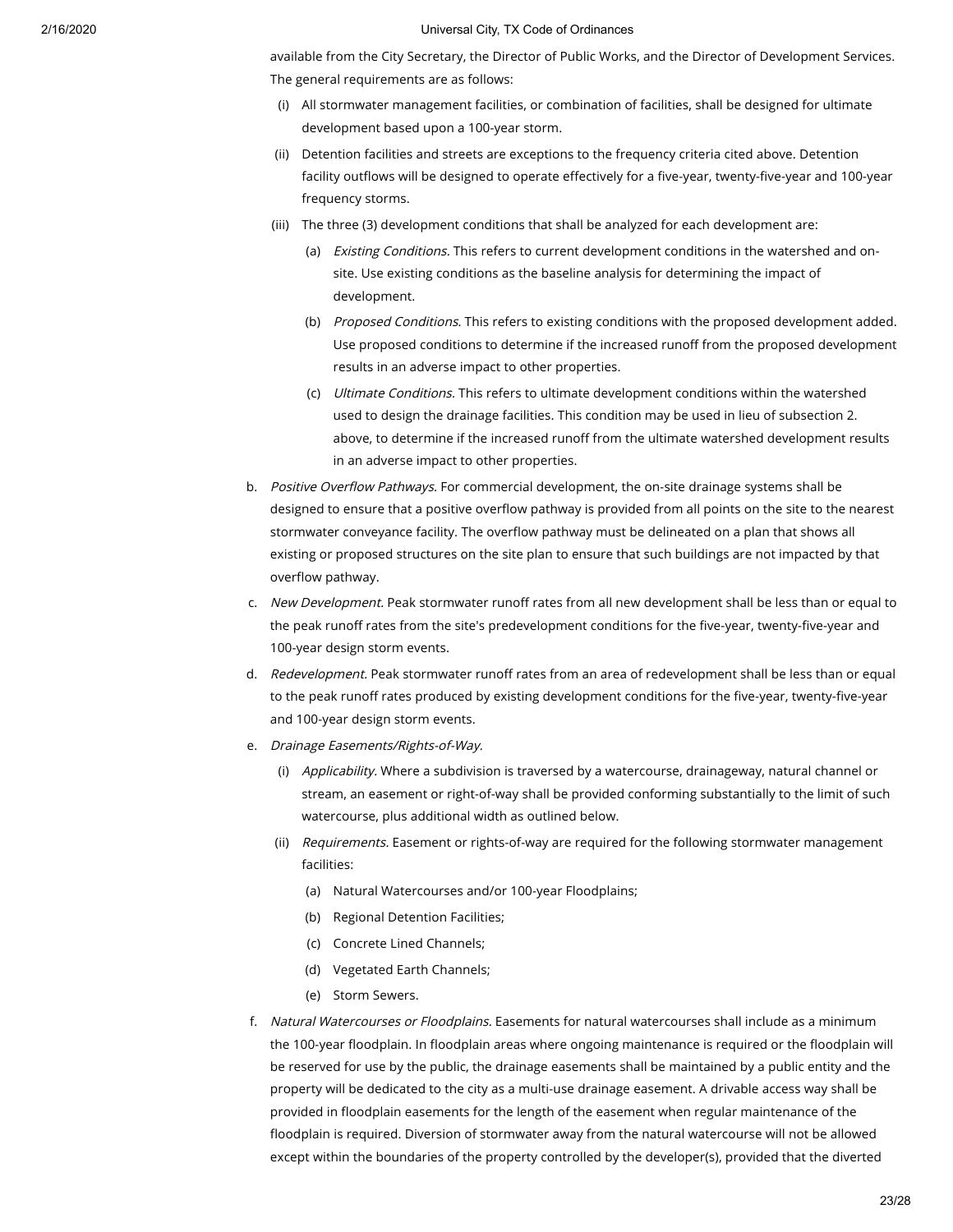water is returned to the watercourse within which it would naturally have been flowing prior to leaving the developer's property. The City will consider agreements between multiple parties leading to improvements to waterways within separately owned parcels. An analysis of the routing and timing of the diverted stormwater must be performed to show that the peak flow rate in the receiving watercourse has not been increased as a result of the diversion.

- g. *Maintenance Access Right-of-Way.* An unobstructed access right-of-way connecting the drainage easement with an alley or roadway parallel to or near the easement shall be provided at a minimum spacing of one (1) access right-of-way for every one thousand-foot interval along the length of the drainageway. The access right-of-way shall be a minimum of fifteen (15) feet in width, have a hard surface drive, and be maintained clear of obstructions that would limit maintenance vehicle access. If the flow line of the designed channel incorporates grade control structures or vehicular bridges that would prevent maintenance equipment from accessing that portion of the channel, additional access points may be required. The proposed drainageway shall have ramps in the side slopes near the access points that would allow maintenance equipment to descend to the floor of the channel or drainageway. The maximum allowable ramp slope for vehicular access is seven to one (7:1). Access points adjacent to roadways or alleys shall be provided with a post and cable feature with padlock to prevent unauthorized use.
- h. *Lot and Property Line Crossings.* In those cases where drainage easements cross lot and property lines, a statement shall be added to the plat or site plan that no fencing or structures will be allowed on or across such drainage easements.
- i. *Fencing.* Fencing is not allowed to cross drainage easements unless a floodplain development permit is obtained from the Director of Development Services for the City. Property fences must be placed outside of or on the edge of the 100-year floodplain. Only wrought iron fencing material will be allowed.
- j. *Lower Elevation of Site.* All developments shall provide for adequate drainage outfall at the lower end of the site into an existing drainageway, drainage easement or right-of-way, or to the centerline of an existing natural drain. Where proposed streets, storm sewers, or open channels do not discharge into a natural low or into an existing drainage easement, facilities and drainage easements of adequate width to contain the design discharge shall be constructed and dedicated to the centerline of an existing natural low within the same watershed. However, where the natural low lies within the developer's property, the developer will be required only to plat an easement to the centerline of the natural low, provided that the easement is adequate to accommodate the facilities that will be built in conjunction with the future development of that property.
- k. Site Design and Grading.
	- (i) All land disturbing or land filling activities or soil storage shall be undertaken in a manner designed to minimize surface runoff, erosion and sedimentation, and to safeguard life, limb, property and the public welfare in accordance with the Universal City NPDES/TPDES Construction Site Regulation Ordinance, See [Chapter](https://library.municode.com/) 3-10 as amended, and the document entitled "Complying with the Edwards Aquifer Rules; Technical Guidance on Best Management Practices", by Michael E. Barrett, Ph.D., P.E. Center for Research in Water Resources, Bureau of Engineering Research, University of Texas at Austin, (RG-348, June 1999), which documents are hereby incorporated by this reference.
	- (ii) Erosion and sedimentation controls are required in accordance with the specifications established by the City and enforced by the Stormwater Inspector in compliance with the National Pollution Discharge Elimination System (NPDES) permitting requirements and the Texas version of that known at TPDES.
	- (iii) Projects shall not be considered complete until restoration has been made in accordance with City, TCEQ, and NPDES requirements.
	- (iv) A note must be placed on the plat for residential lots, which states that finished floor elevations must be a minimum of eight (8) inches above final adjacent grade. A grading plan shall be prepared and submitted to the City which indicates typical lot grading for all lots in the subdivision using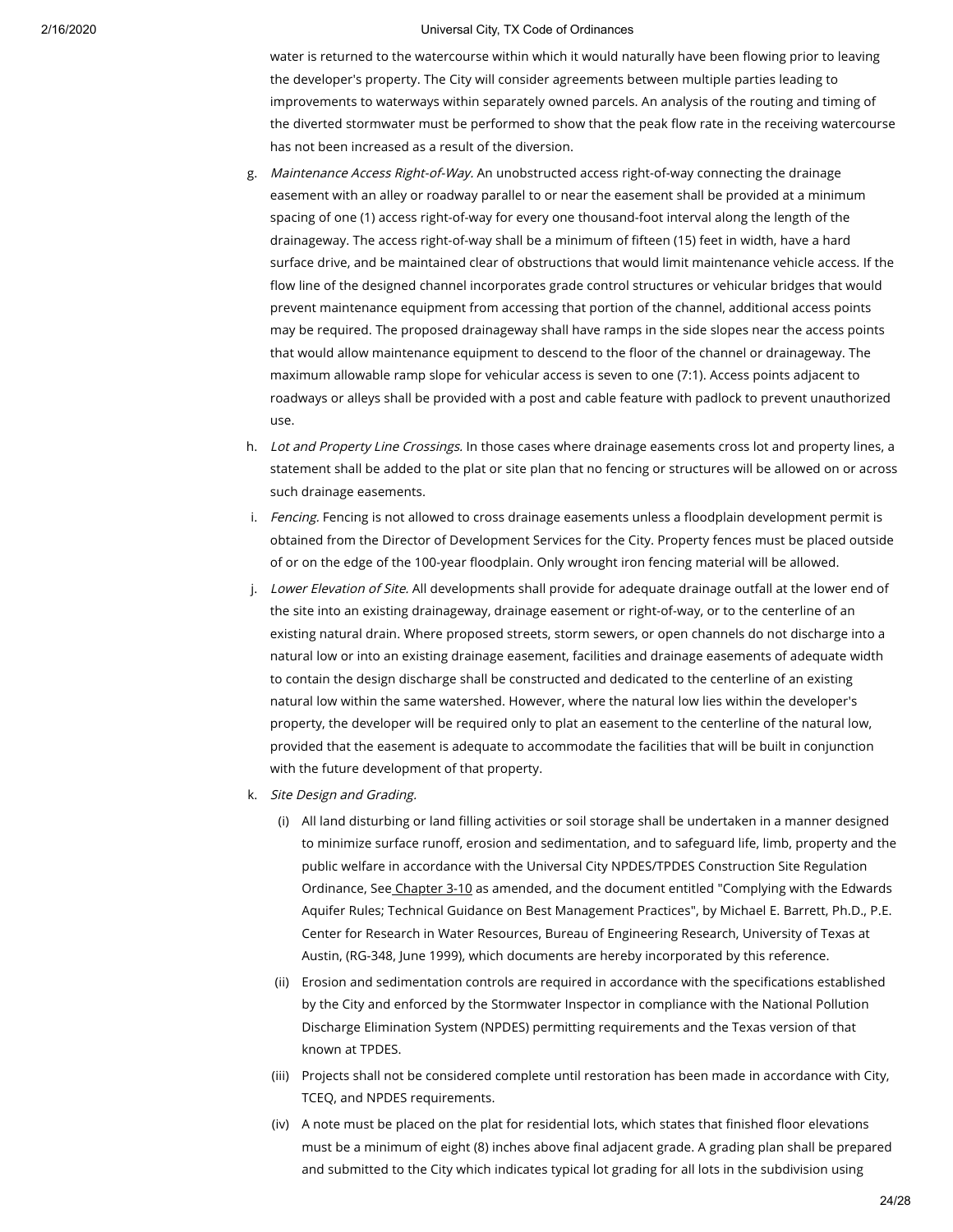typical FHA lot grading types (A, B, or C). A more detailed grading plan is also acceptable. No more than two (2) average residential lots may drain onto another lot unless a drainage easement is dedicated to contain the runoff.

- (d) Standards for Stormwater Management Facilities.
	- 1. Stormwater Detention Facilities.
		- a. For projects with an increased impervious area of five (5.0) acres or more, the owner, developer, or builder may elect to construct a stormwater detention facility or pay a fee in lieu of construction to the City in accordance with this chapter.
		- b. For projects with an increased impervious cover of less than five (5.0) acres, the owner, developer, or builder must pay a fee in lieu of constructing a detention facility as described above.
		- c. These stormwater detention facilities shall be designed to mitigate peak flow rates to predevelopment or existing development conditions.
		- d. Maximum Outflow Rate. The maximum allowable outflow rate from the detention facility must be restricted to the flow rate from the undeveloped or existing development tract for the five-year, twentyfive-year and 100-year frequency. The timing of the hydrograph for stormwater released from the detention facility must be checked against the timing of the flow rate in the first open watercourse to prevent any increase in the peak flow rate in the receiving watercourse. For detention basins constructed in-line on an existing watercourse, the creation of the basin shall not increase flood elevations in the channel upstream of the new development boundaries.
		- e. On-Site Detention. On-site detention facilities must be privately owned and shall be maintained by the community association or property owner. A maintenance schedule shall be submitted to the Public Works Department and approved by the Stormwater Inspector prior to approval of construction plans. The City will have the right to do periodic inspections of privately owned and maintained detention facilities to ensure that the maintenance schedule is being implemented. Where a detention facility accepts flows from public facilities such as city rights-of-way, the detention facility will be considered a detention facility serving a public purpose and will be dedicated to the city upon completion and a drainage easement will be dedicated to provide for access to the facility. When a regional detention facility accepts flow from an area exceeding three hundred (300) acres, the facility shall be considered serving a public purpose and shall be dedicated to the city.
		- f. Fee-in-lieu of Detention Facility Construction. The following fees are established as fee-in-lieu of providing detention for participation in the regional stormwater management program of the City of Universal City.

| Development Type/Land Use Type                    | Fee (per sq ft of impervious cover) |
|---------------------------------------------------|-------------------------------------|
| Single Family or Two-Family (Duplex)              | \$0.15                              |
| Multi-Family (Apartments & 4-plexes)              | \$0.15                              |
| Commercial & Industrial                           | \$0.20                              |
| Public Facilities (including schools)             | \$0.15                              |
| Building permits with additional impervious cover | \$0.15                              |

a. Development type for unzoned parcels (e.g. in the City's extraterritorial jurisdiction, or ETJ) shall be based on the current development patterns.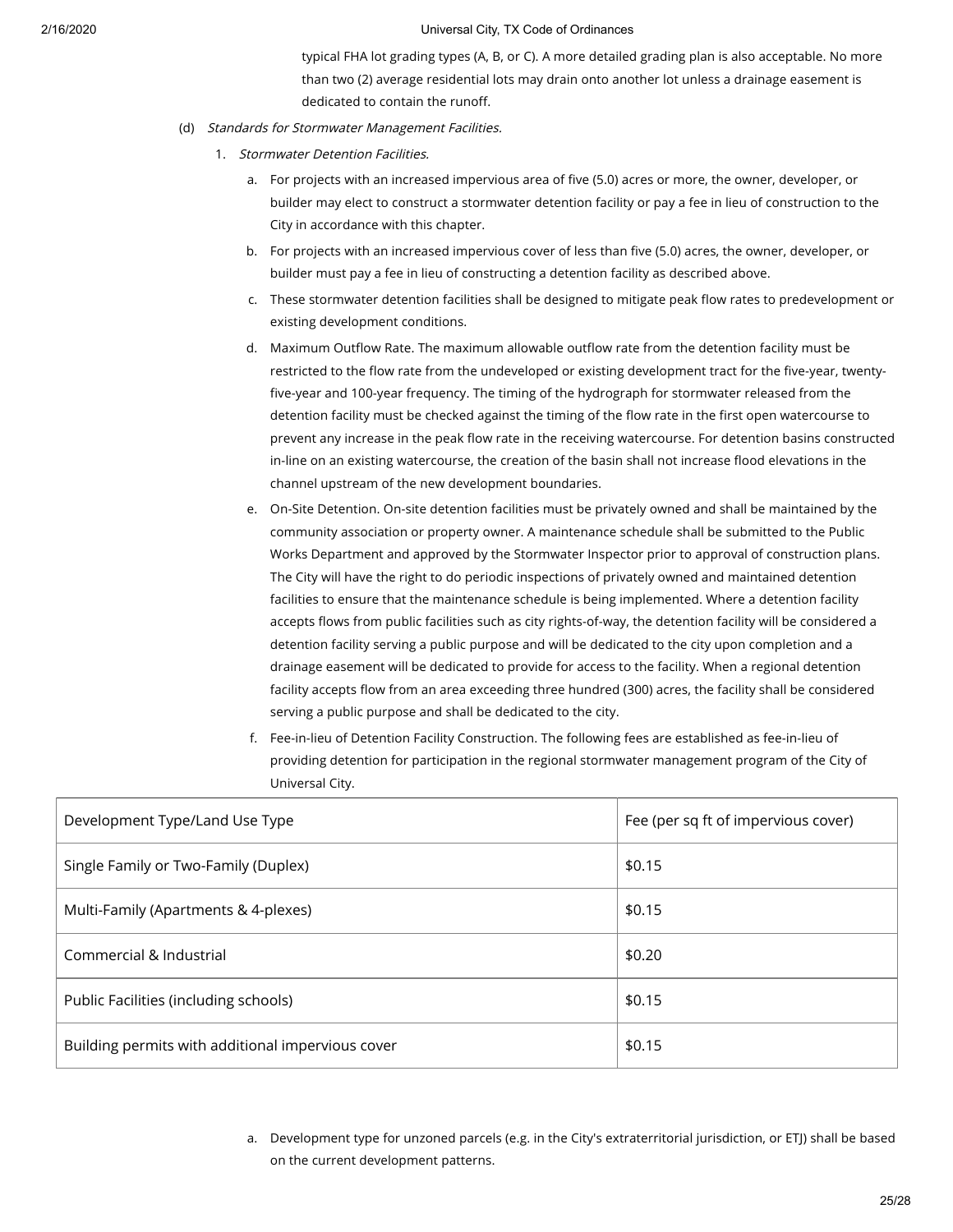- b. Assessment. The Stormwater fee-in-lieu of Detention shall be assessed at the time a final residential subdivi family or non-residential permit is approved.
- c. Collection. The Stormwater fee-in-lieu of Detention shall be paid before a residential subdivision plat is recorded, or a multi-family or non-residential building permit is issued.
- 2. Regional Detention Facilities.
	- a. Locating Regional Detention Facilities. General locations and sizes of regional detention facilities have been identified in the City's master drainage plan for the major watersheds in the City's jurisdiction. The ownership of regional detention facilities may either be public or private. The creation of regional detention facilities designed to service one (1) or several developments is encouraged, but not required. In watersheds where public regional detention facilities exist, mitigation of increased stormwater runoff from new construction may utilize these facilities if the new construction is eligible to participate in the RSWMP. Temporary detention may be required for the development until sufficient capacity in the outfall channel is provided to accommodate increased flows. Maintenance of publicly owned facilities will be the responsibility of the city. Maintenance of private facilities is the responsibility of the property owner or the community association and must be specified in the maintenance schedule submitted to the city. A maintenance schedule for both publicly owned and privately owned facilities must be approved by the Stormwater Inspector prior to approval of construction drawings.
	- b. Drainage easements will be provided for all regional detention facilities. The easement will encompass the 100-year pool elevation plus all structural improvements (levees, dykes, berms, outfall structures etc.) necessary to contain the pool. The easement will extend, at a minimum, to the toe of the downstream embankment. Maintenance access (fifteen-foot minimum) will be provided around the facility, outside the limits of the 100-year pool elevation. Ramps, as necessary, with a maximum slope of seven to one (7:1) will be provided for access to the flow line of the facility.
	- c. Multi-Use Facilities. Multi-use facilities are encouraged, but not required (multi-use facilities allow for water quality, satisfy NPDES requirements, enhance groundwater recharge, provide open space, provide recreation or other amenities, and/or provide habitat) and may be utilized so long as the facility meets the standards set forth in subsection (a) of this section and does not increase the rate or volume of erosion above that which would result from the use of a facility without multiple uses. The use of multiuse detention facilities to alleviate existing flooding problems, enhance and provide amenities for older neighborhoods, and support the revitalization of economically depressed areas is encouraged in public and private redevelopment initiatives.
	- d. Permanent Wet Pool or Pumped Detention Systems. Stormwater retention with permanent wet pool or pumped detention systems will not be acceptable methods of stormwater mitigation unless the facility will remain privately owned, operated, and maintained.
- 3. Storm Sewers.
	- a. For all ordinary conditions, storm sewers shall be designed on the assumption that they will flow full under the design discharge; however, whenever the system is placed under a pressure head, or there are constrictions, turns, submerged or inadequate outfall, etc., the hydraulic and energy grade lines shall be computed and plotted in profile. In all cases adequate outfalls shall be provided and the system adequately designed.
	- b. No storm sewers shall be less than twenty-four (24) inches in diameter.
	- c. Minimum easement widths for storm sewers will be the greater of twenty (20) feet or ten (10) feet on one side and four (4) feet on the other side of the extreme limits of the storm sewer width, whichever is greater. For example, the easement width for a three-barrel, ten-foot wide box culvert with six-inch walls would be  $(3 \times 10') + (4 \times 0.5') + (2 \times 6') = 44'$  and that is greater than fifteen (15) feet.
- 4. *Creeks, Drainage Channels and Waterways.* This section addresses proposed improvements or modifications to creeks, drainage channels, and waterways required to convey stormwater runoff from or through the proposed development.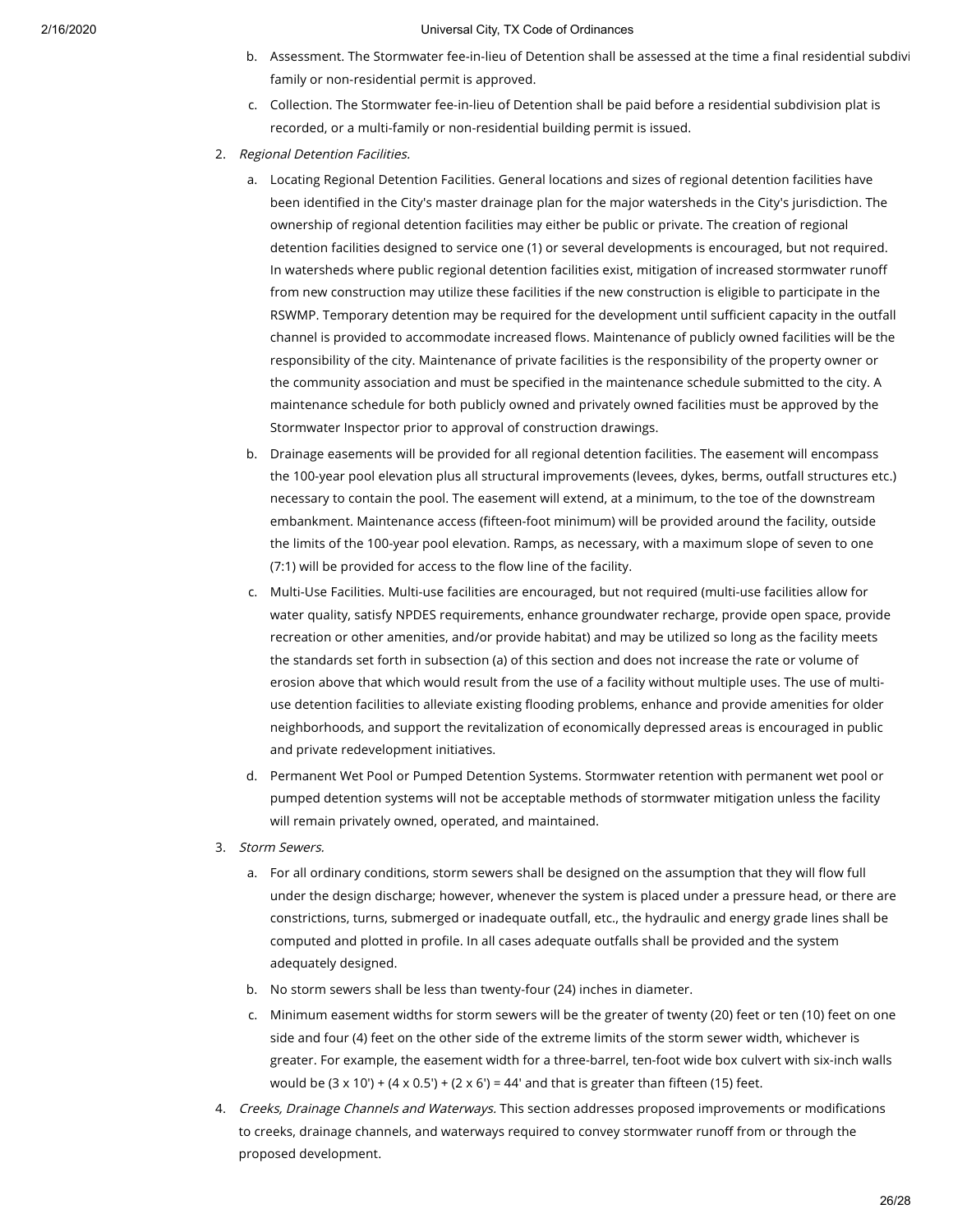- a. *Waterways to Remain Unobstructed.* Except as authorized by a development plan approved by the Stormwa person shall place or cause to be placed any obstruction of any kind in any waterway within the city and its within the city, through which any waterway may pass, shall keep the waterway free from any obstruction n plan.
- b. Channel Modifications.
	- (i) Modifications to existing waterways or newly created open channels may be designed as earth channels or sod channels. Liners other than concrete which enhance the aesthetics or habitat value of the watercourse and which reduce future maintenance requirements are encouraged. Examples include pavers or geosynthetics. Preliminary plans for the applicability of other channel liners shall be reviewed with the director of public works or his representative prior to the submittal of construction plans for approval.
	- (ii) Natural Unimproved Creeks and Waterways. Runoff that results from upstream development and is discharged to an unimproved creek or waterway can cause flood damage to properties adjacent to and downstream of the creek or waterway. Natural undeveloped waterways do not receive regular maintenance. Design of natural waterways shall take into consideration fluvial geomorphologic principals and practices. Consulting engineers and development review officials shall work to resolve potential downstream impact issues.
- c. *Maintenance.* Design of new channels or alterations to existing channels shall consider future maintenance requirements. A maintenance schedule for any private channel shall be submitted to and approved by the Stormwater Inspector prior to approval of construction plans. Maintenance requirements of concrete swales consist of de-silting activities, prevention of vegetation establishment in construction joints, and repair of concrete as necessary. Maintenance of earthen channels includes regular observation and repair, as necessary, avoidance of erosion and scouring, and removal of silt deposits, as necessary to maintain approved design cross sections. Property owners shall be responsible for maintaining the vegetation in a newly planted channel until coverage is established throughout eighty-five (85) percent of the area. This area shall include slopes, floor, and any attendant maintenance easements. New earthen channels shall be planted with drought resistant, low growth, native species grasses, which will allow unobstructed passage of floodwaters. Johnson grass, giant tagweed and other invasive species shall not be allowed to promulgate in channels. Suggested species of grasses shall include, but not be limited to, common bermuda, coastal bermuda, buffalo grass, little bluestem, and indian grass. Mowing frequencies vary with the vegetation growth rates, but is required when the grass and/or weeds exceeds a height of twelve (12) inches.
- d. *Multiple Uses.* Multiple uses in a drainageway are allowed (e.g., bike paths or greenbelt). If multiple uses are to be incorporated into a drainage easement, the applicant shall form a property owners' association that shall assume maintenance responsibility for the private trails and other amenities. The appropriate government agency will only be responsible for maintenance of the public facilities. The owner, developer, or builder shall provide appropriate easements for both public and private use.
- (e) *Operation and Maintenance Responsibilities.* The following shall apply to all stormwater management facilities pursuant to the requirements of this chapter:
	- 1. Private Facilities.
		- a. Maintenance of privately owned facilities shall be the responsibility of the property owner or the community/homeowner's association. The maintenance schedule for that private facility must be specified in the stormwater management plan submitted to the City prior to construction. The maintenance schedule for privately owned facilities must be approved by the Director of Public Works or his designee prior to the approval of construction drawings. That schedule shall include as a minimum mowing of the surface area of any constructed stormwater detention facility or drainageway at least once per month from April 1 to October 31 each month, and at least twice during the balance of the year.
		- b. Authorized personnel from the City shall conduct inspections of these facilities and structures annually. Any deficiencies will be noted by the City and forwarded to the owner for necessary corrections or